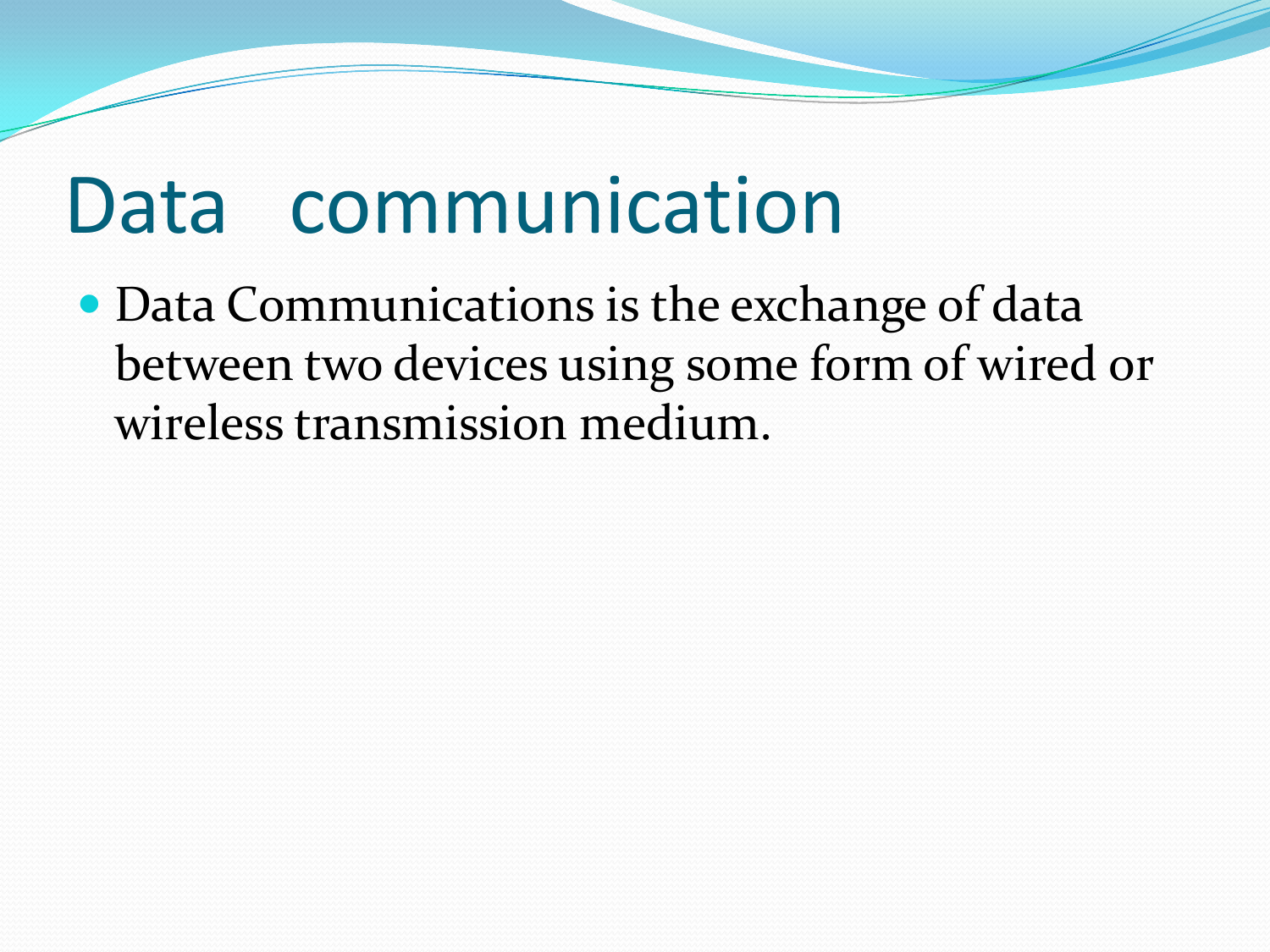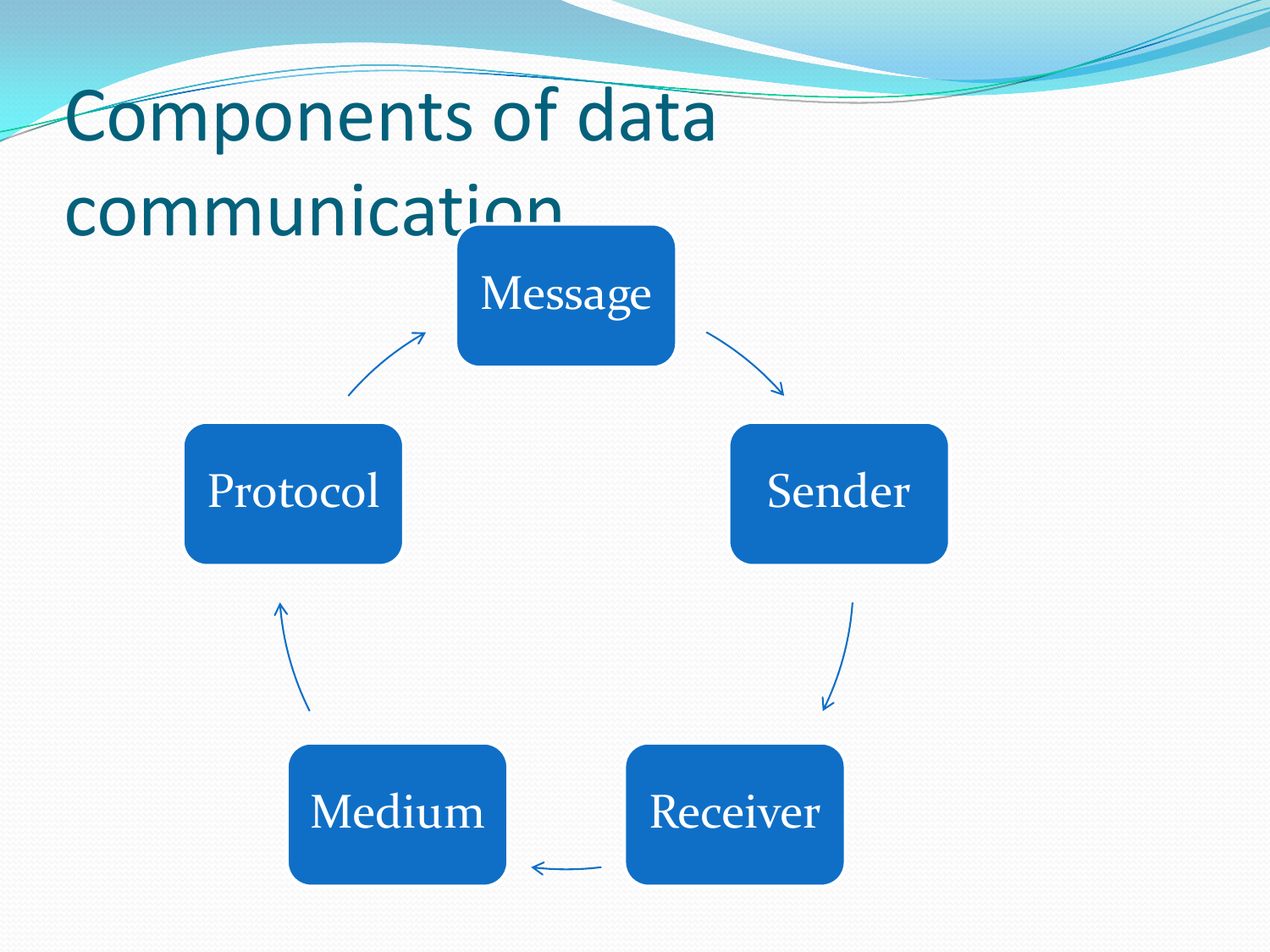### Data transmission mode

Data transmission mode refers to the direction of signal flow between two linked devices . There are three types of transmission modes

## Simplex Halfduplex Fullduplex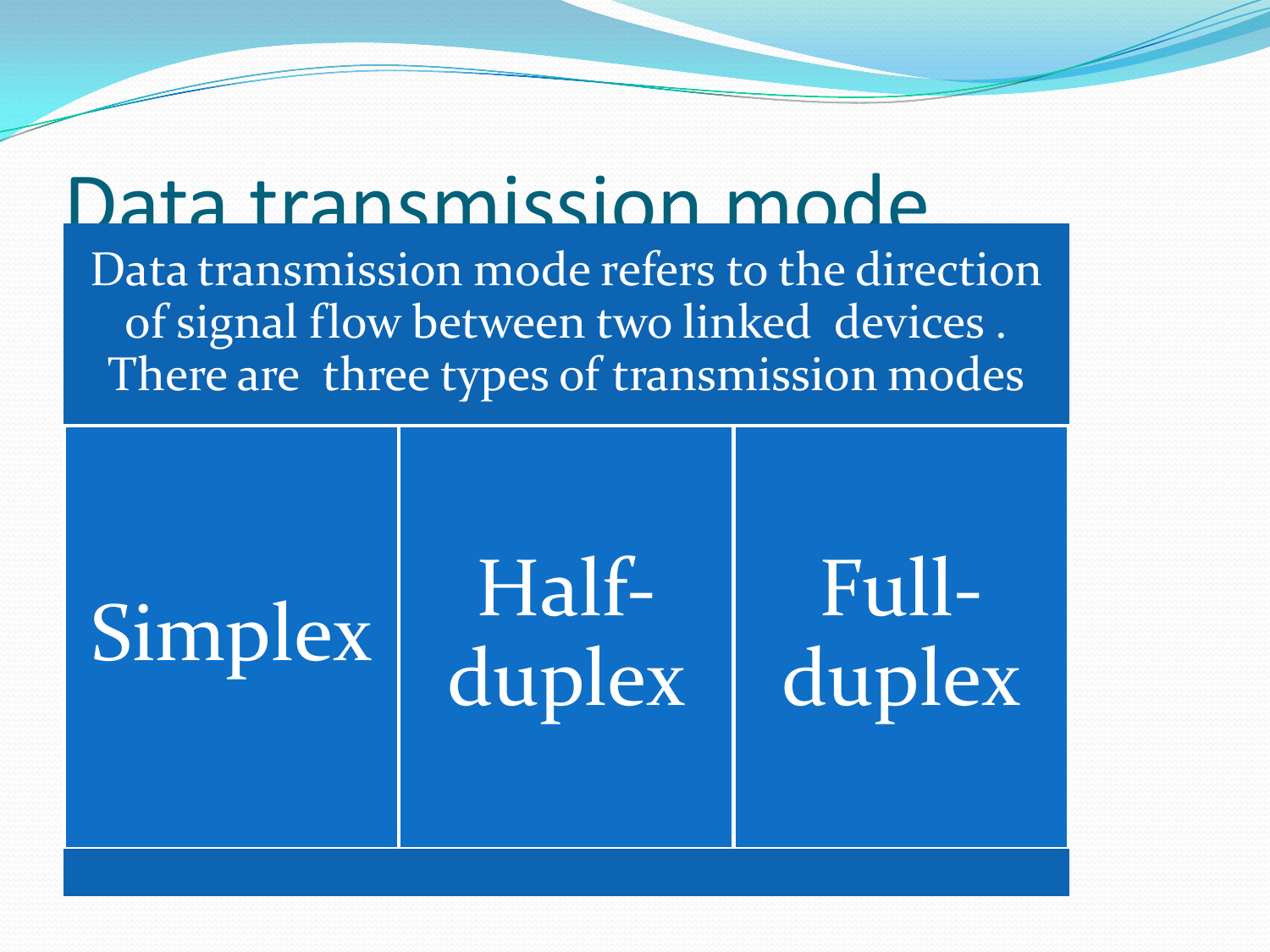### Transmission media

Refers to the physical media through which communication signals (data & information) are transmitted

# Guided Media

twisted pair, coaxial cable , optical fibre

Unguided Media Radio frequency propagation , Microwave, satellite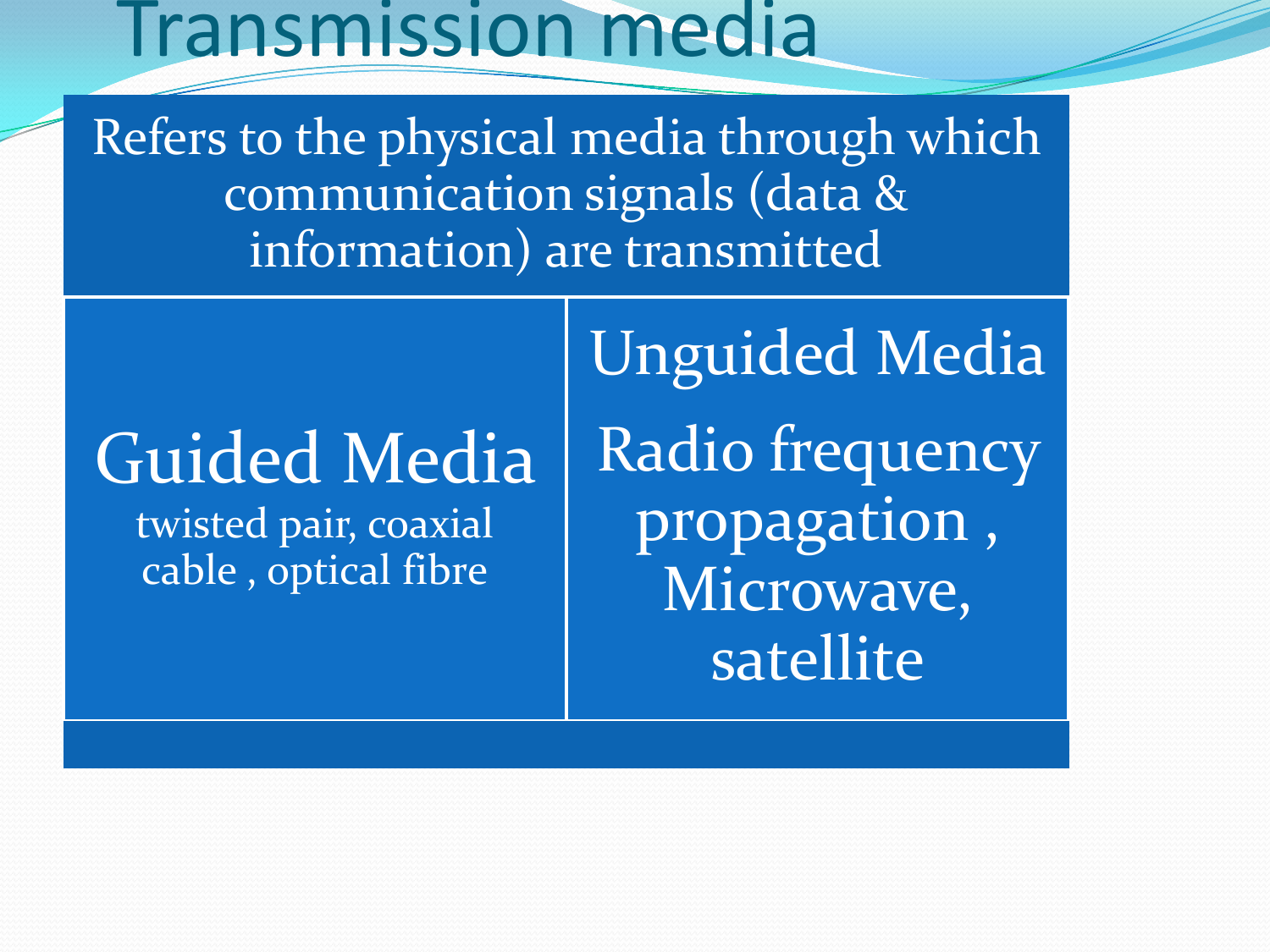



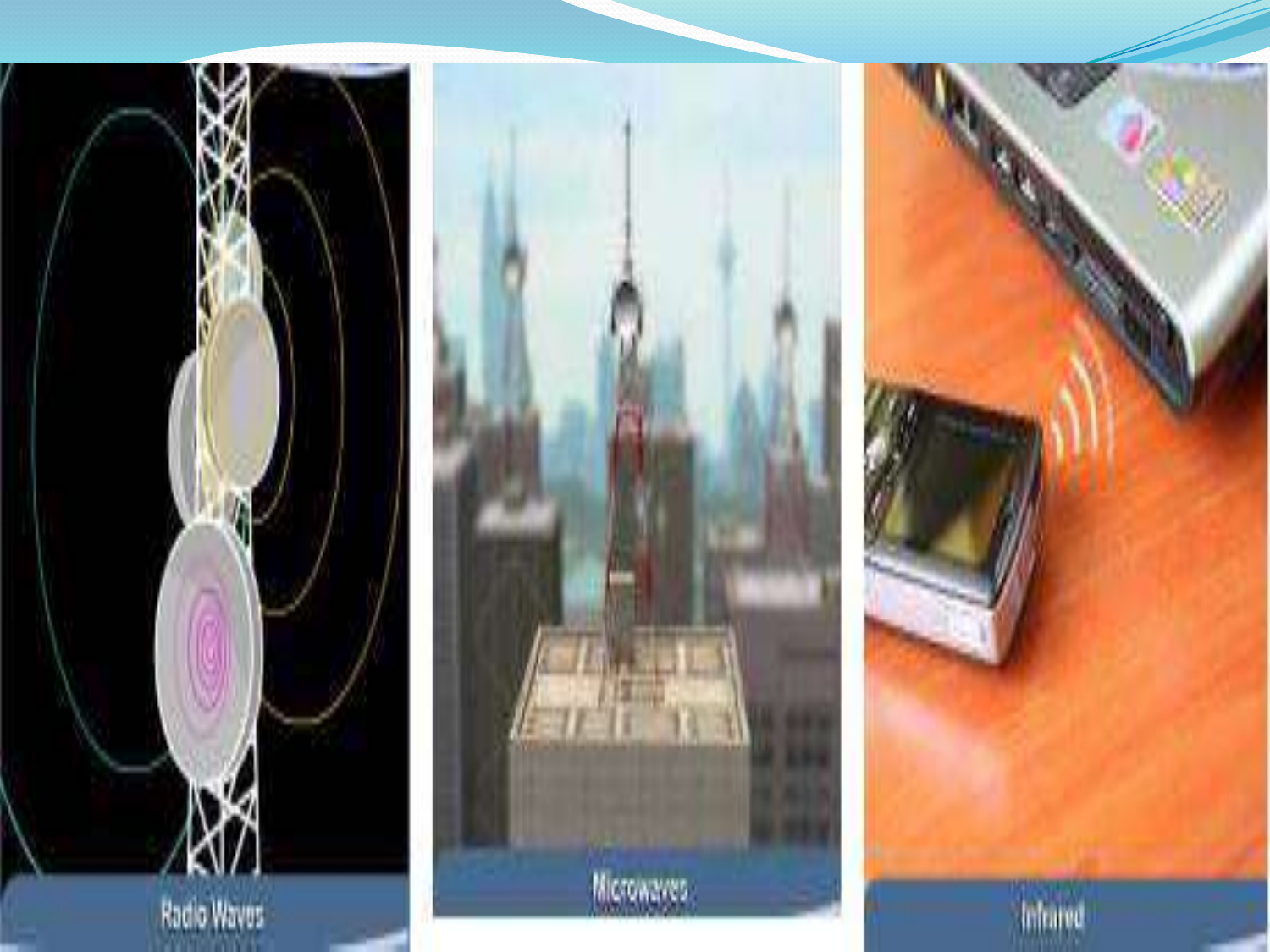### **Telecommunications and Networking in Today's Business World**

- What is a computer network?
	- Two or more connected computers  $\boldsymbol{\mu}$
	- Major components in simple network N
		- Client computer
		- Server computer
		- Network interfaces (NICs)
		- Connection medium
		- **Network operating system**
		- Hub or switch
	- Routers  $\boldsymbol{\mu}$ 
		- **Device used to route packets of data through different networks,** ensuring that data sent gets to the correct address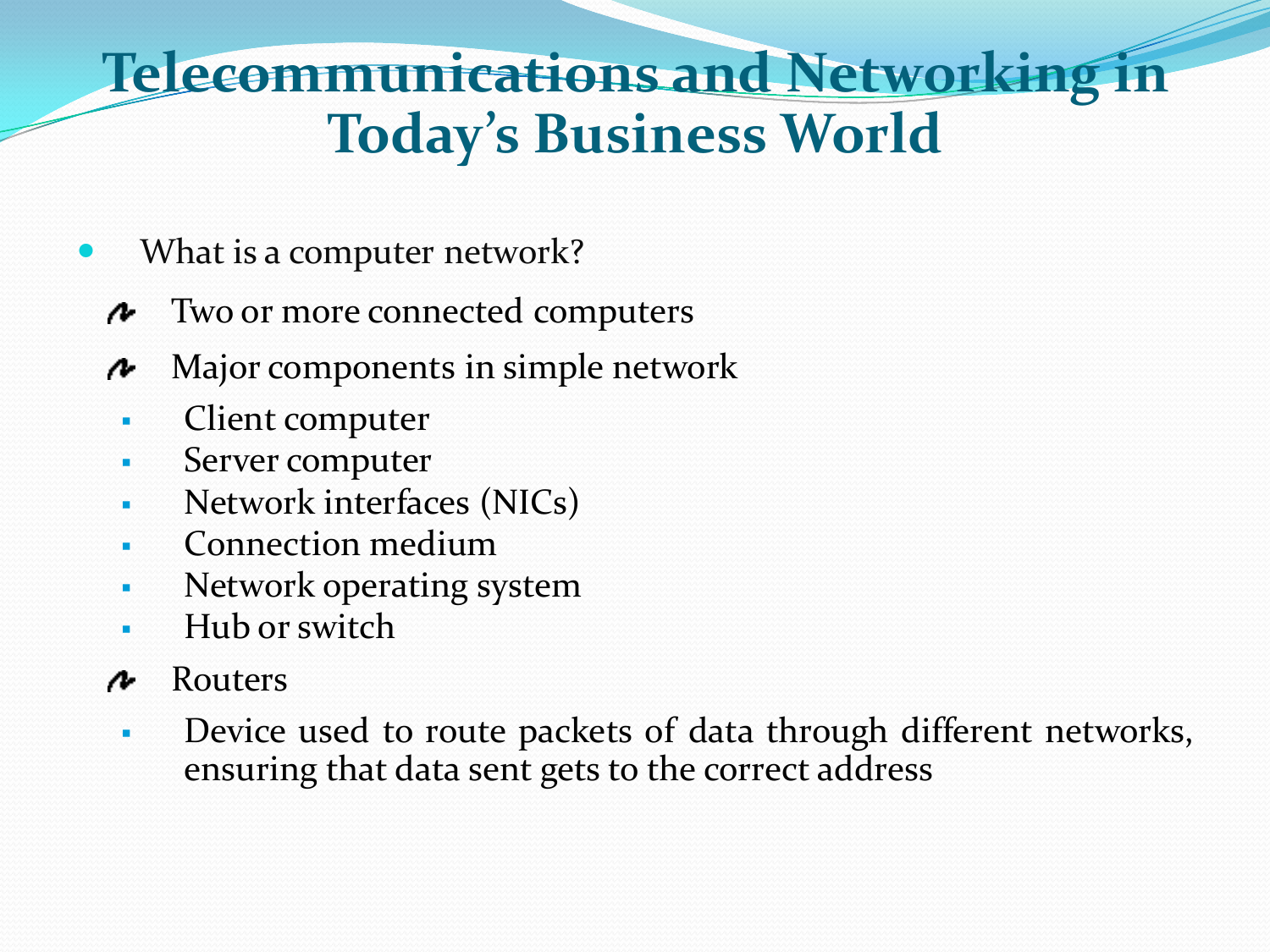### **Telecommunications and Networking in Today's Business World**

#### **COMPONENTS OF A SIMPLE COMPUTER NETWORK**



Illustrated here is a very simple computer network, consisting of computers, a network operating system residing on a dedicated server computer, cable (wiring) connecting the devices, network interface cards (NICs), switches, and a router.

**FIGURE 7-1**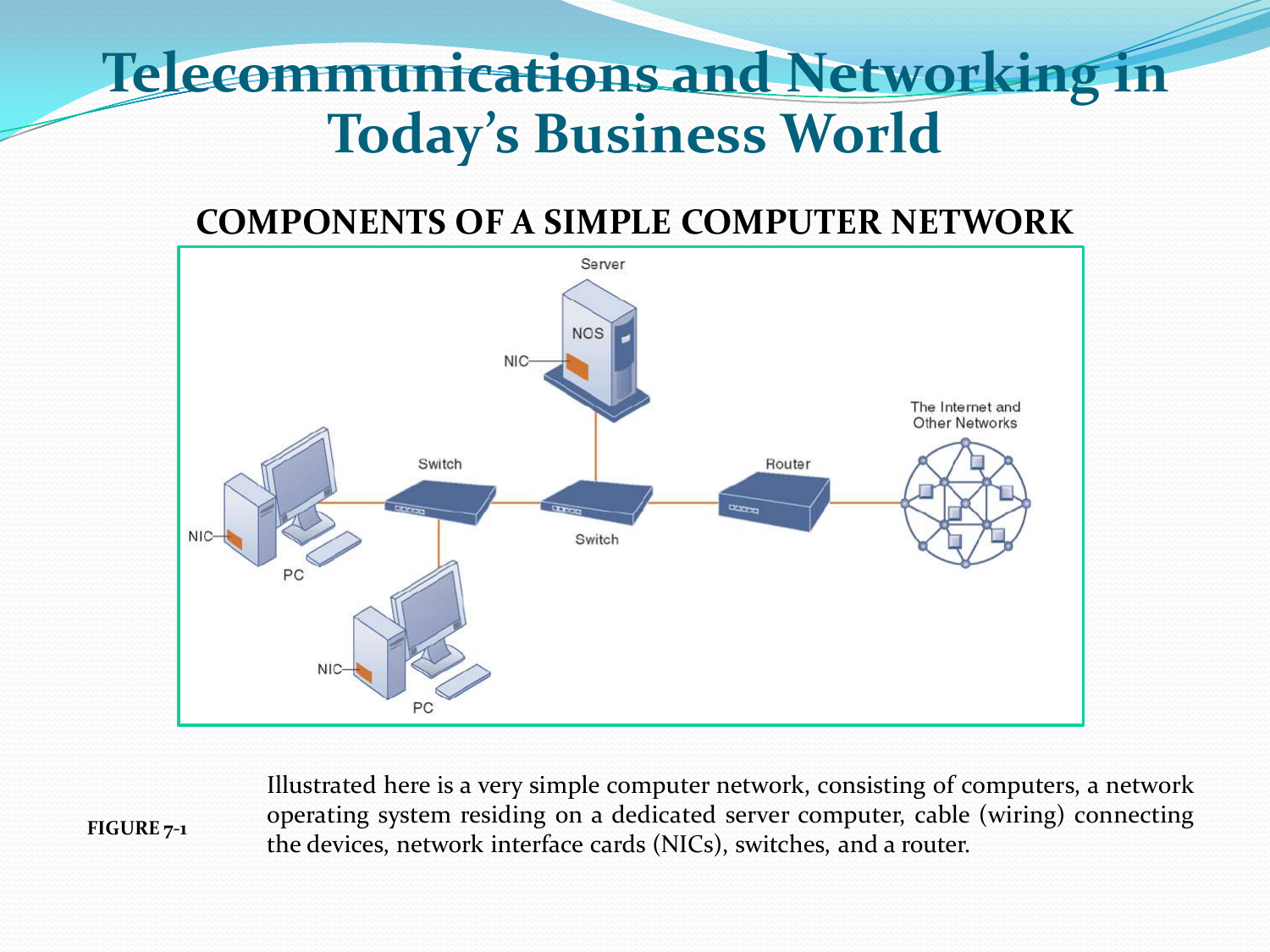### **Telecommunications and Networking in Today's Business World**

#### **CORPORATE NETWORK INFRASTRUCTURE**

Today's corporate network infrastructure is a collection of many different networks from the public switched telephone network, to the Internet, to corporate local area networks linking workgroups, departments, or office floors.



**FIGURE 7-2**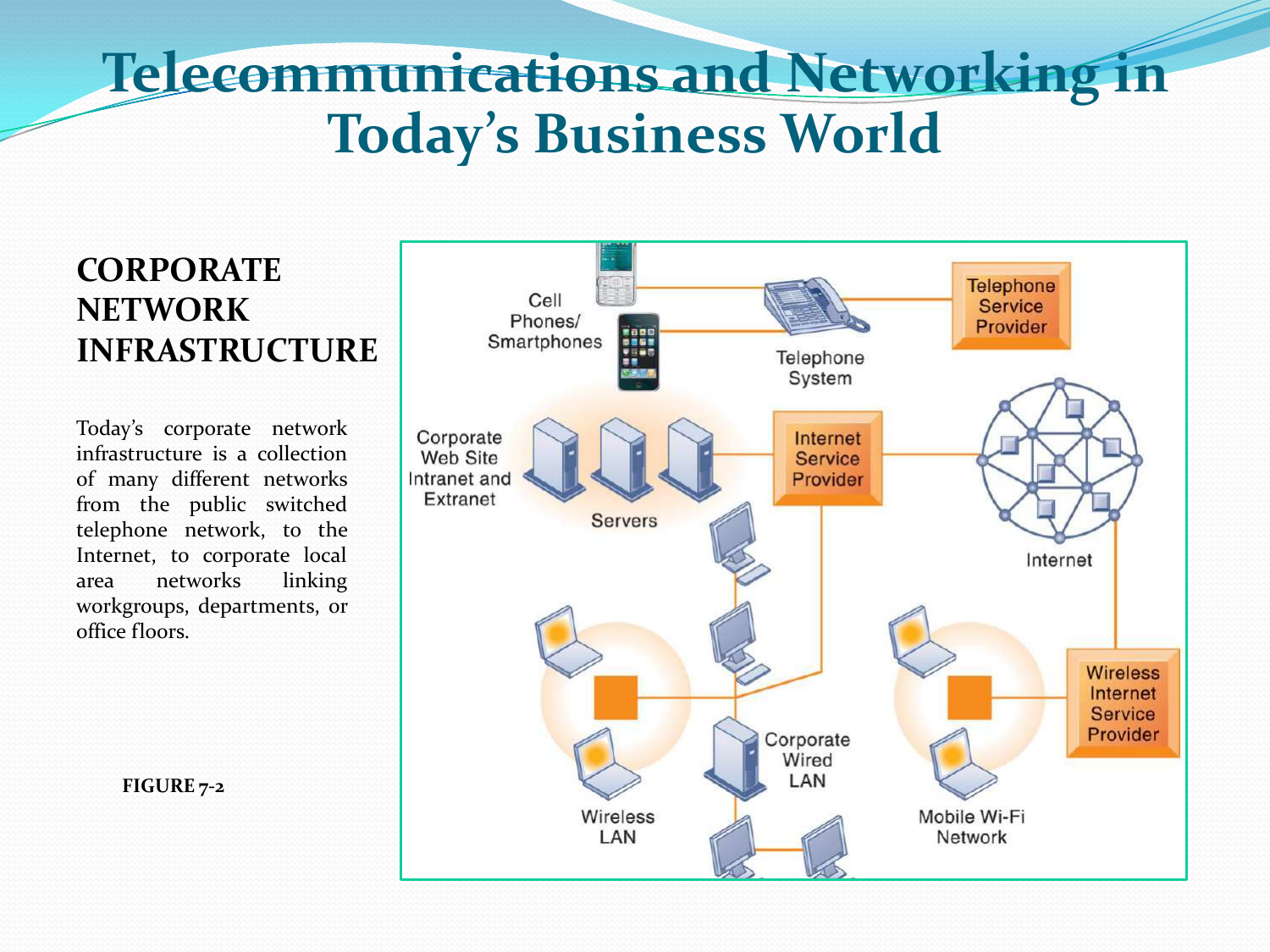## Types of networks

- Local Area Networks (LAN)
- Metropolitan Area network (MAN)
- Wide Area Network (WAN)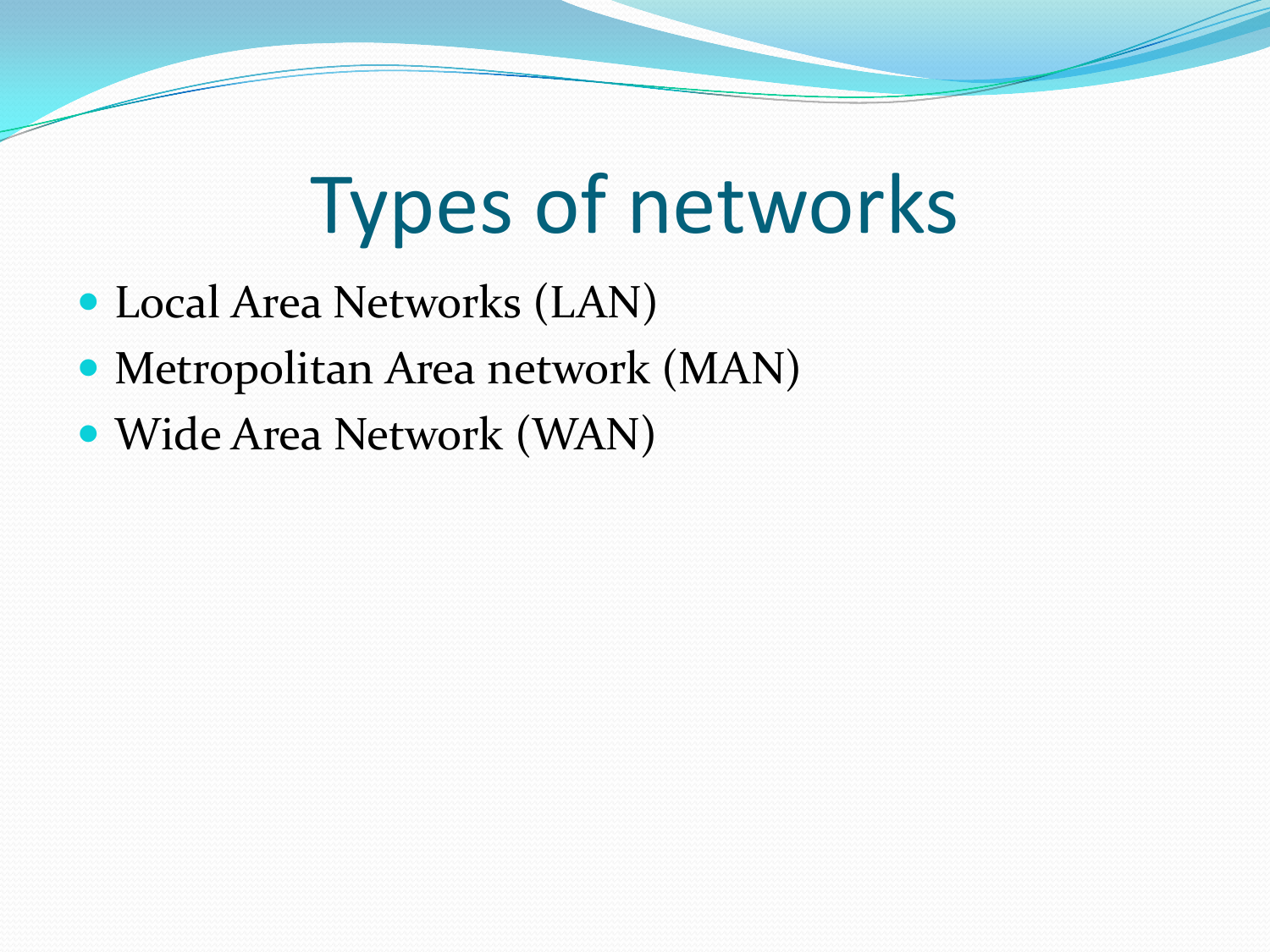### Local area network

• Network that connects communications devices within 2,000 feet (usually within same building) so that every user device on the net work can be communicate with any other.

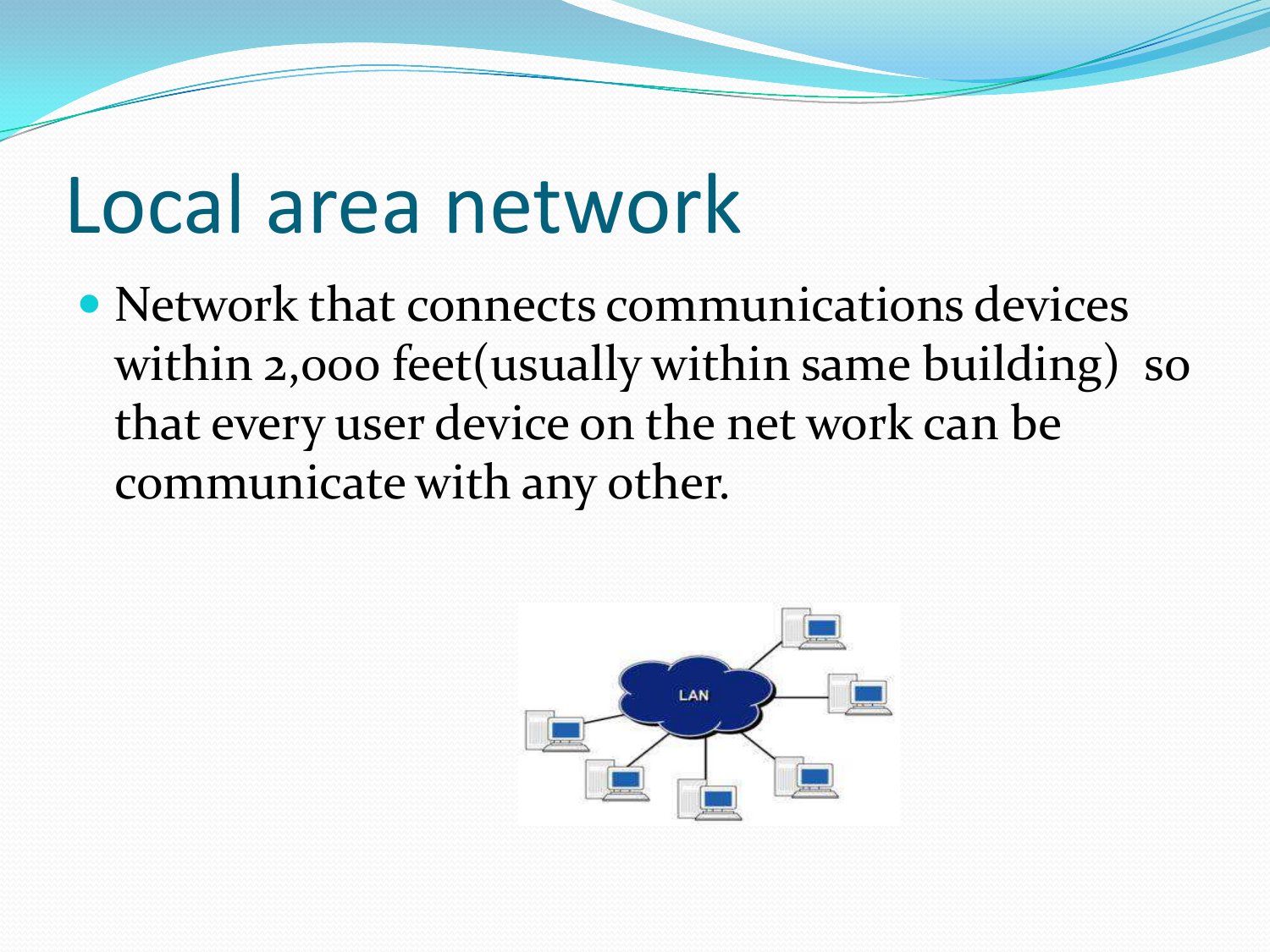## Metropolitan area network

- Spread over metropolitan area such as a city
- Connecting number of LANs
- MAN may be operated by one organization (a corporate with several offices in a city) or be shared resources used by several organisations in the same city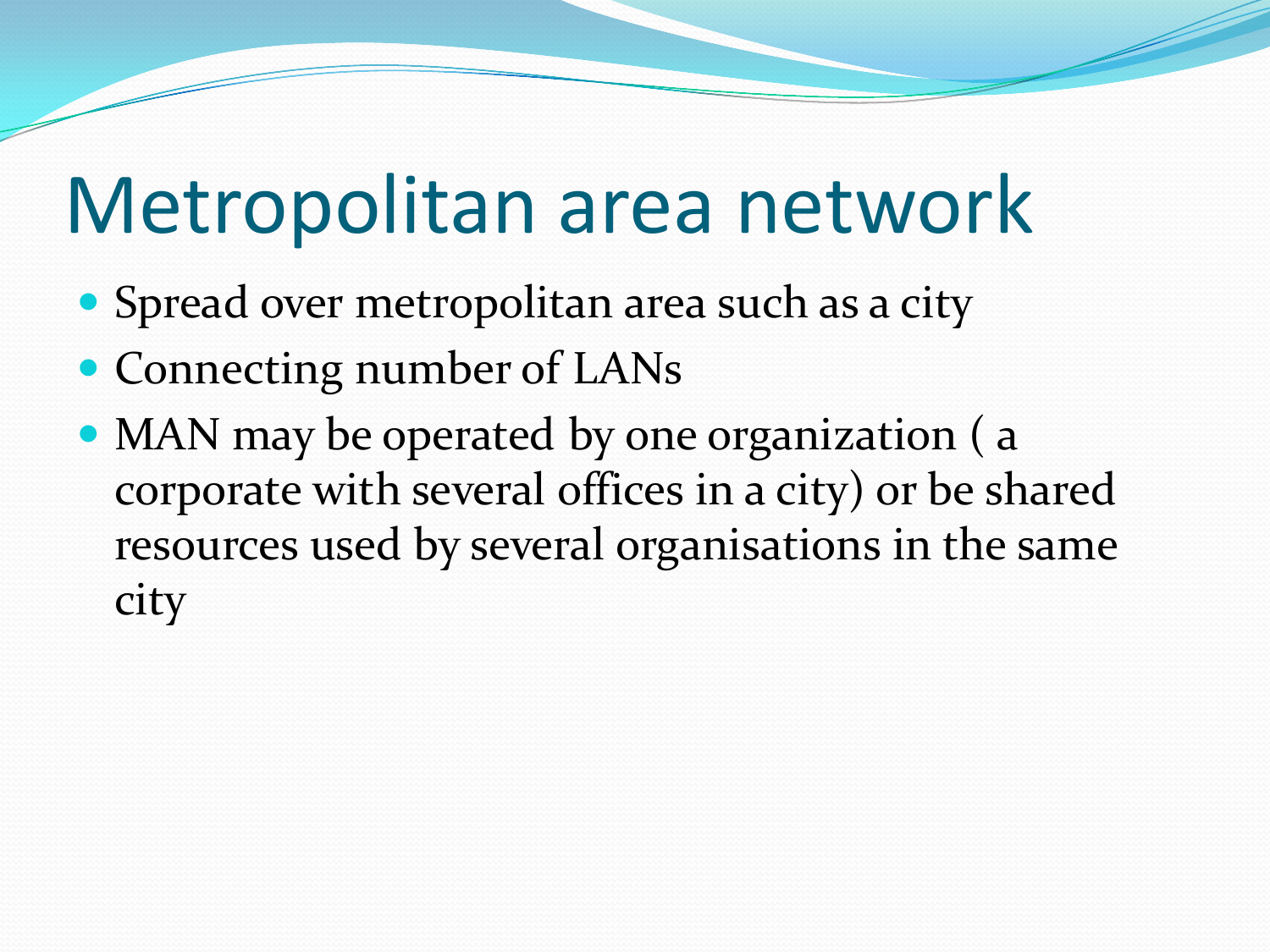### Wide area network

- System of interconnecting many computers over a large geographical area such as cities , states , countries or even whole world. Location
- Networks that covers wide geographic areas include regional networks such as a companies or international networks such as  $\frac{1}{\sqrt{2}}$ communications services providers may commercials privately owned or public
- Largest WAN---INTERNET

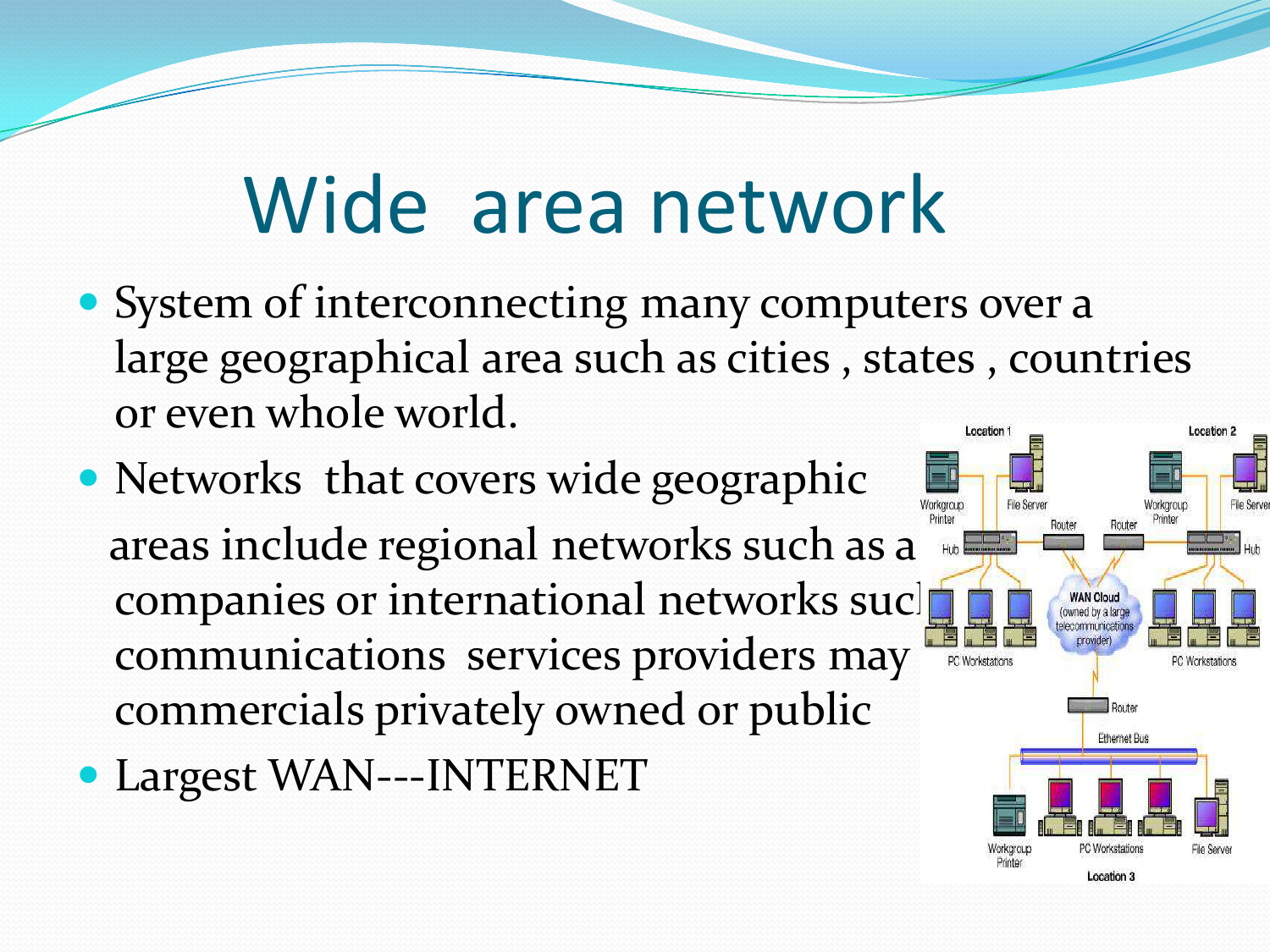## Wide area network

Networks that covers wide geographic areas include regional networks such as a telephone companies or international networks such as global communications services providers may be commercials privately owned or public.

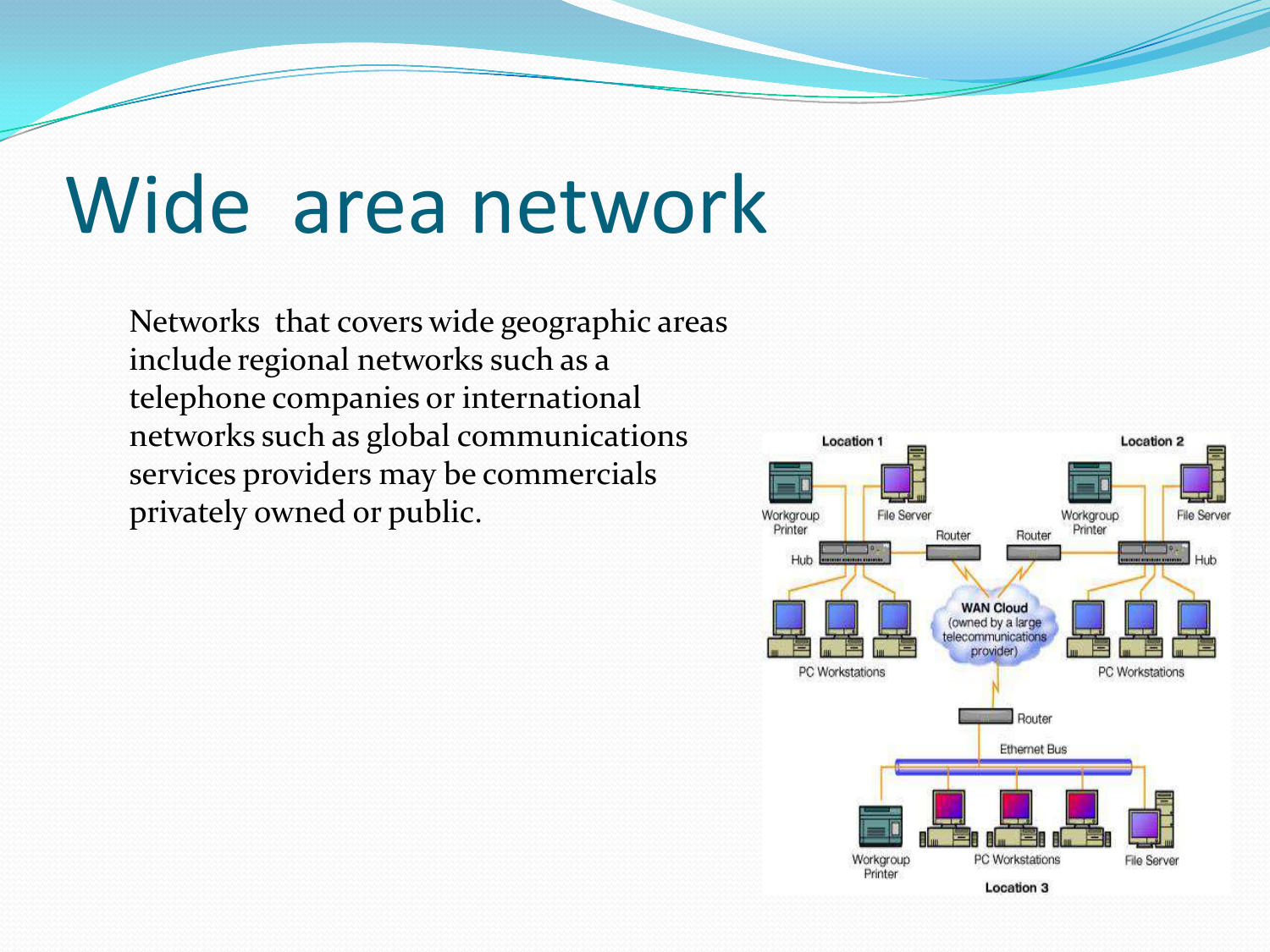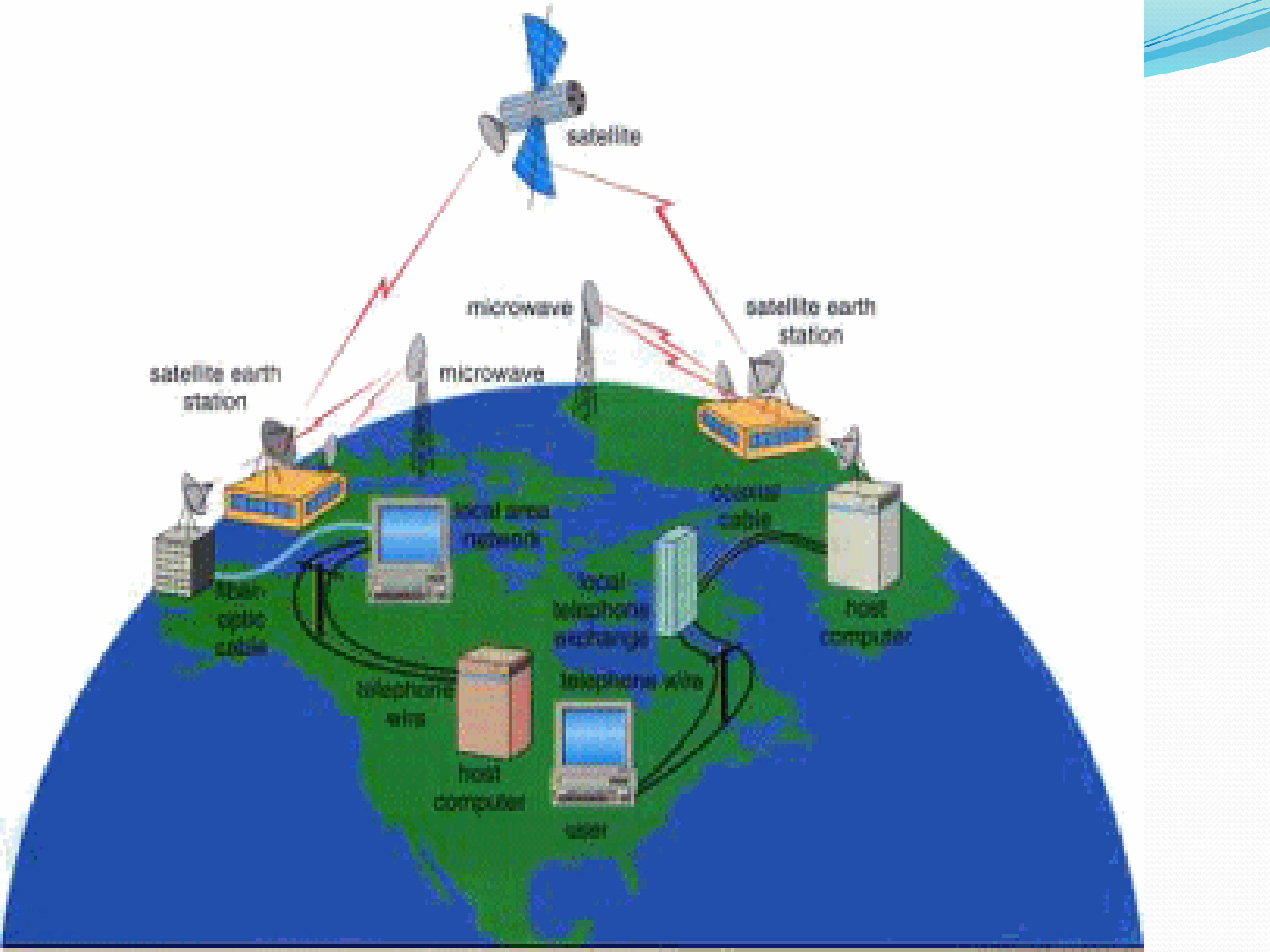## Network topologies

- Topology refers to the way network is laid out either physically or logically
- Networks shape
- Five basic topologies: Bus, Ring, Star, Tree, Mesh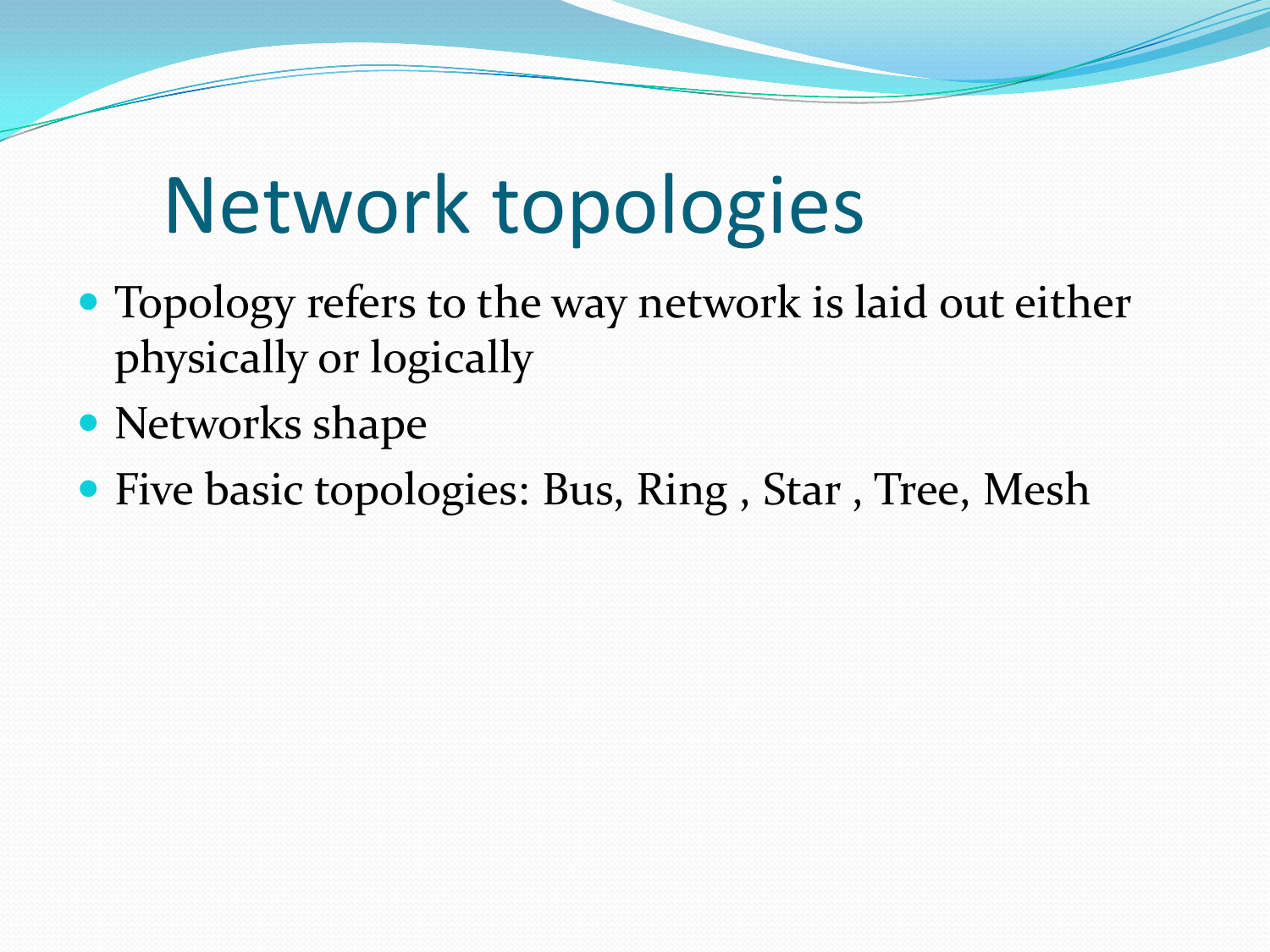**BUS TOPOLOGY**

**All computers and devices connected to central cable or bus.**

**Consists of a main run of cable with a terminator at each end.** 

**Popular on LANs because they are inexpensive and easy to install.**



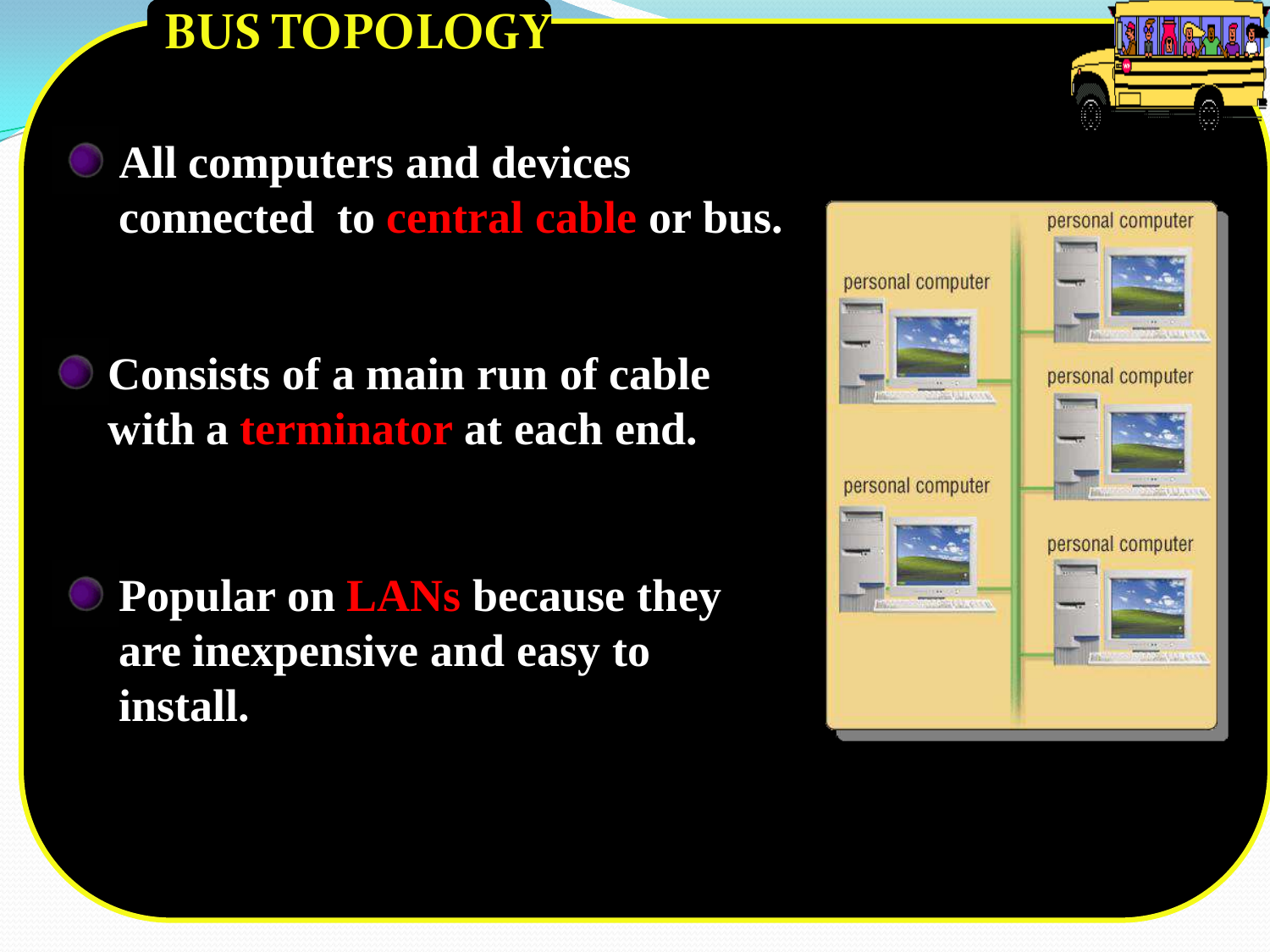#### **DIFFERENTIATION BETWEEN THE THREE TYPES OF NETWORK TOPOLOGY**

**BUS** 

| BUS                                                                                                                     |                                                                                                                                                    |
|-------------------------------------------------------------------------------------------------------------------------|----------------------------------------------------------------------------------------------------------------------------------------------------|
| <b>ADVANTAGE</b>                                                                                                        | <b>DISADVANTAGE</b>                                                                                                                                |
| 1) Easy to connect computer or<br>peripheral to a linear bus.<br>2) Requires less cable length<br>than a star topology. | 1) Entire network shuts down if<br>there is a break in the main<br>cable.<br>2) Terminators are required at<br>both ends of the backbone<br>cable. |
|                                                                                                                         | 3) Difficult to identify the<br>problem if the entire network<br>shuts down.                                                                       |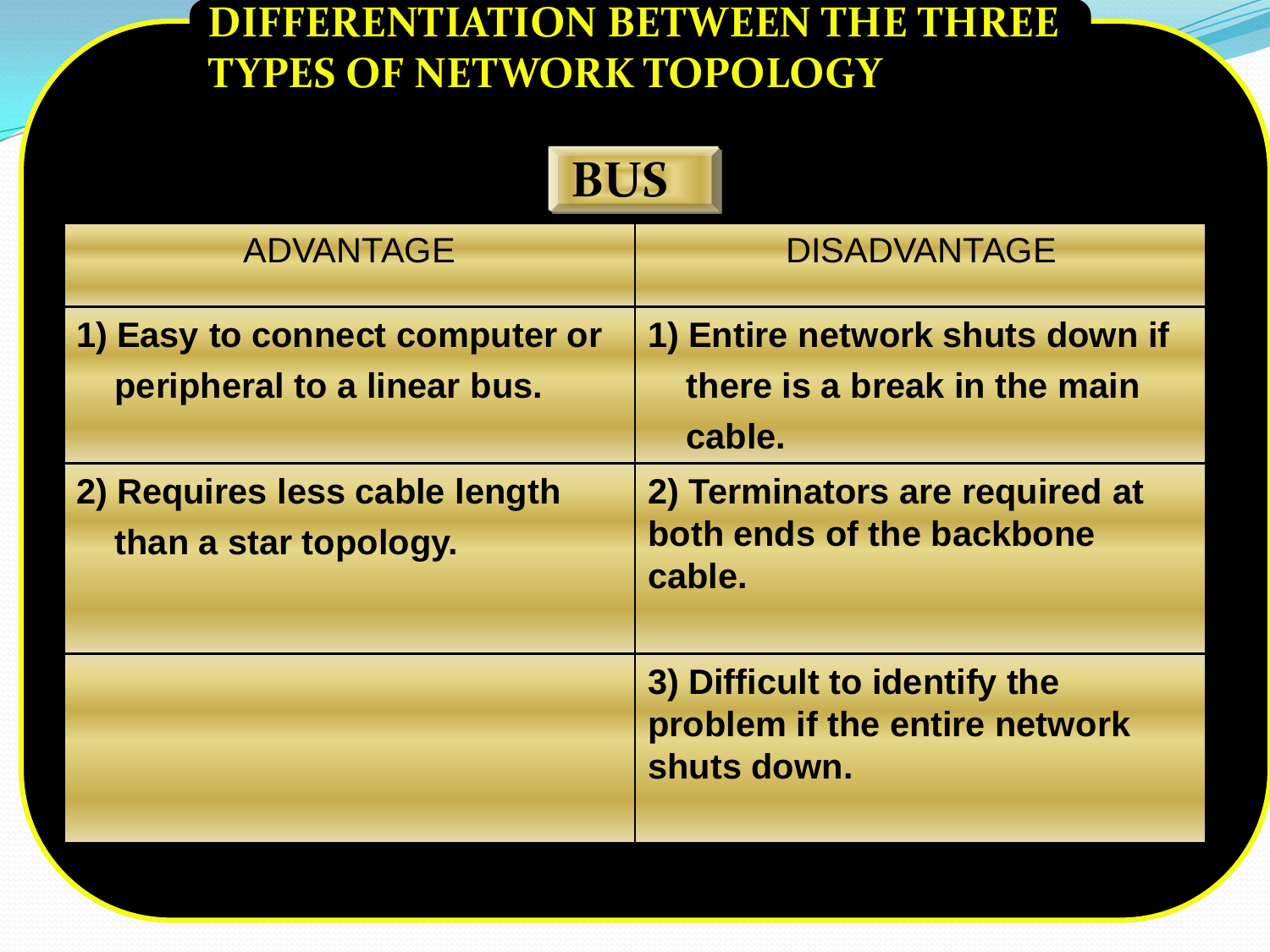**RING TOPOLOGY**

**Cable forms closed ring or loop, with all computers and devices arranged along ring.**

- **Data travels from device to device around entire ring, in one direction.**
- **Primarily is used for LANs, but also is used in WANs.**

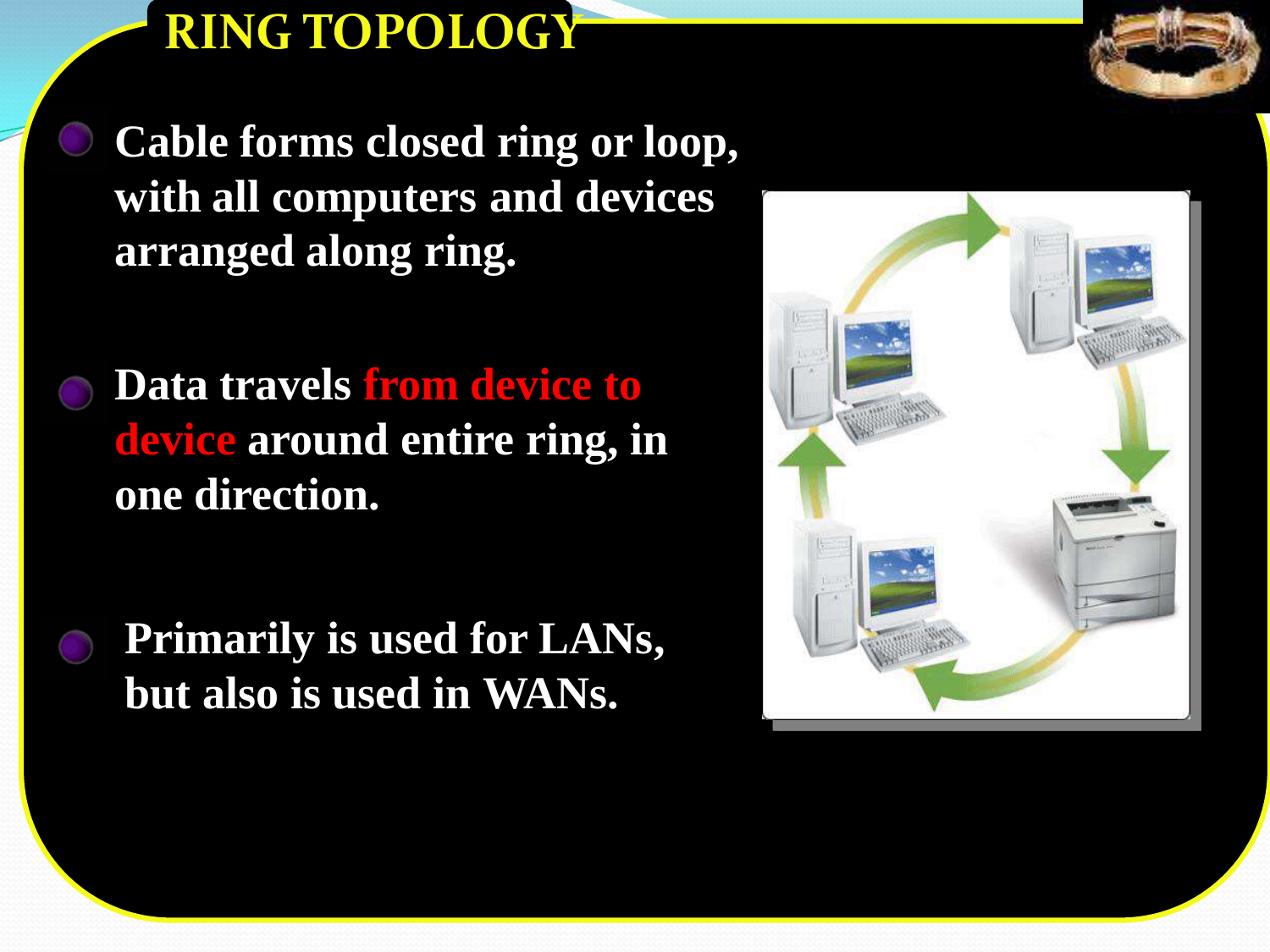#### **DIFFERENTIATION BETWEEN THE THREE TYPES OF NETWORK TOPOLOGY**



| <b>ADVANTAGE</b>                                                                                | <b>DISADVANTAGE</b>                                                                                                               |
|-------------------------------------------------------------------------------------------------|-----------------------------------------------------------------------------------------------------------------------------------|
| 1) Data is quickly transferred<br>without a 'bottle neck'.                                      | 1)<br>Data packets must pass<br>through every computer<br>between the sender and<br>recipient therefore, this makes<br>it slower. |
| 2) The transmission of data is<br>relatively simple as packets<br>travel in one direction only. | 2) If any of the nodes fail then the<br>ring is broken and data cannot be<br>transmitted successfully.                            |
|                                                                                                 | 3) It is difficult to troubleshoot<br>the ring.                                                                                   |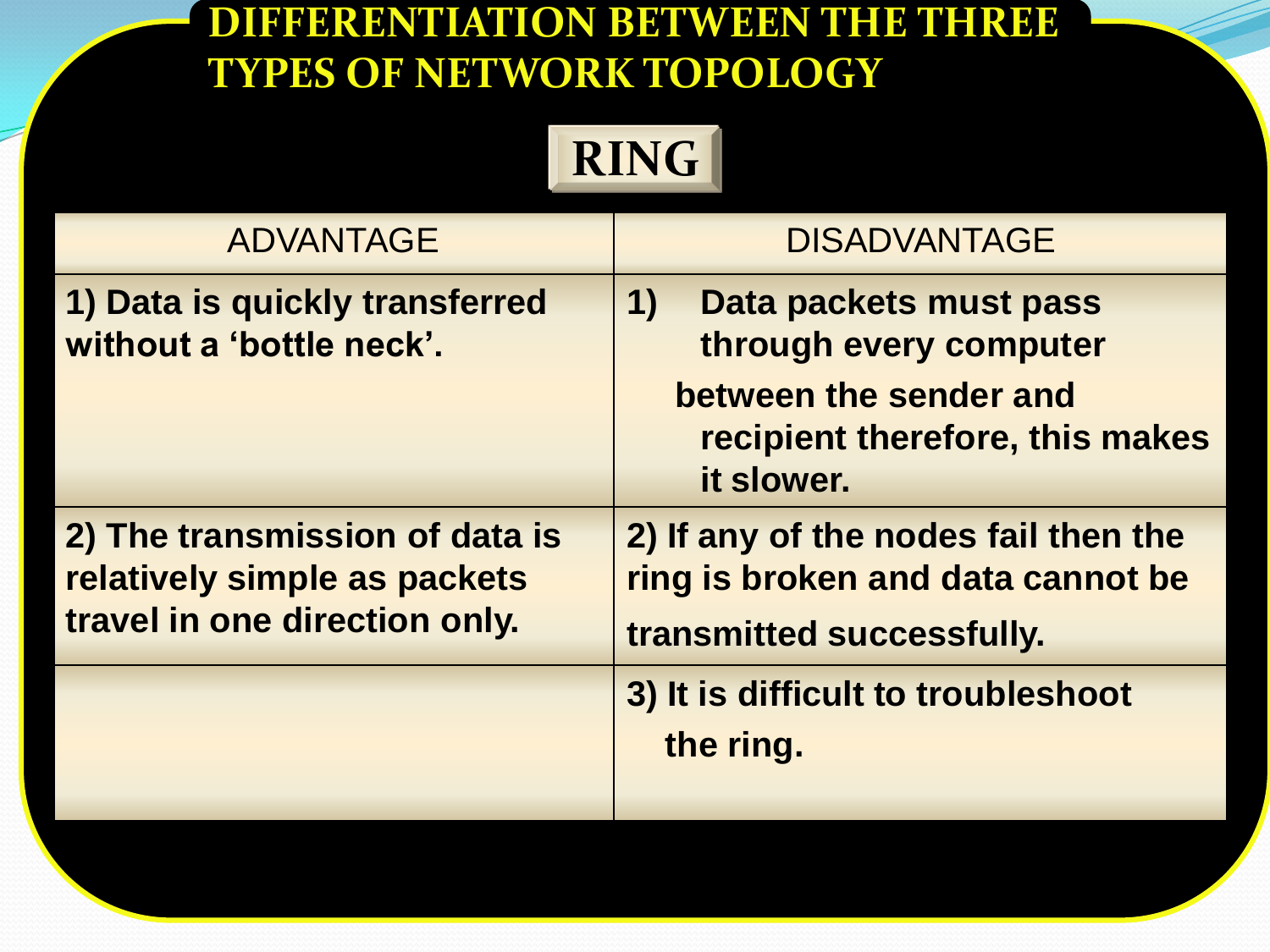### **STAR TOPOLOGY**

**All devices connect to a central device, called hub.**

**All data transferred from one computer to another passes through hub.**

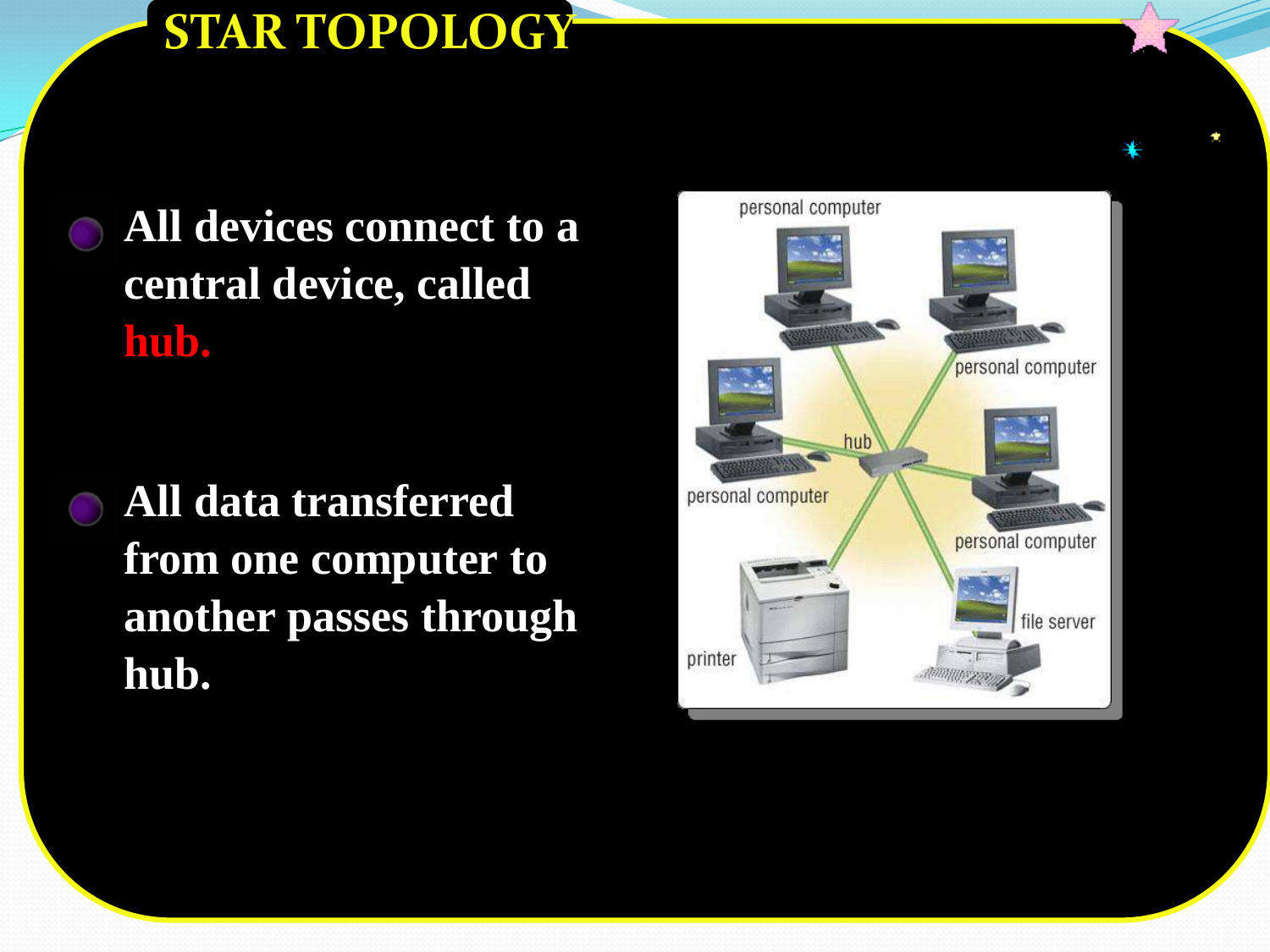#### **DIFFERENTIATION BETWEEN THE THREE TYPES OF NETWORK TOPOLOGY**

| <b>STAR</b>                                          |                                                                                              |
|------------------------------------------------------|----------------------------------------------------------------------------------------------|
| <b>ADVANTAGE</b>                                     | <b>DISADVANTAGE</b>                                                                          |
| 1) Easy to install and wire.                         | 1) Requires more cable length<br>than a linear topology.                                     |
| 2) Security can be implemented<br>in the hub/switch. | 2) If the hub or concentrator<br>fails, nodes attached are<br>disabled.                      |
| 3) Easy to detect faults and to<br>remove parts.     | 3) More expensive than linear<br>bus topologies because of the<br>cost of the concentrators. |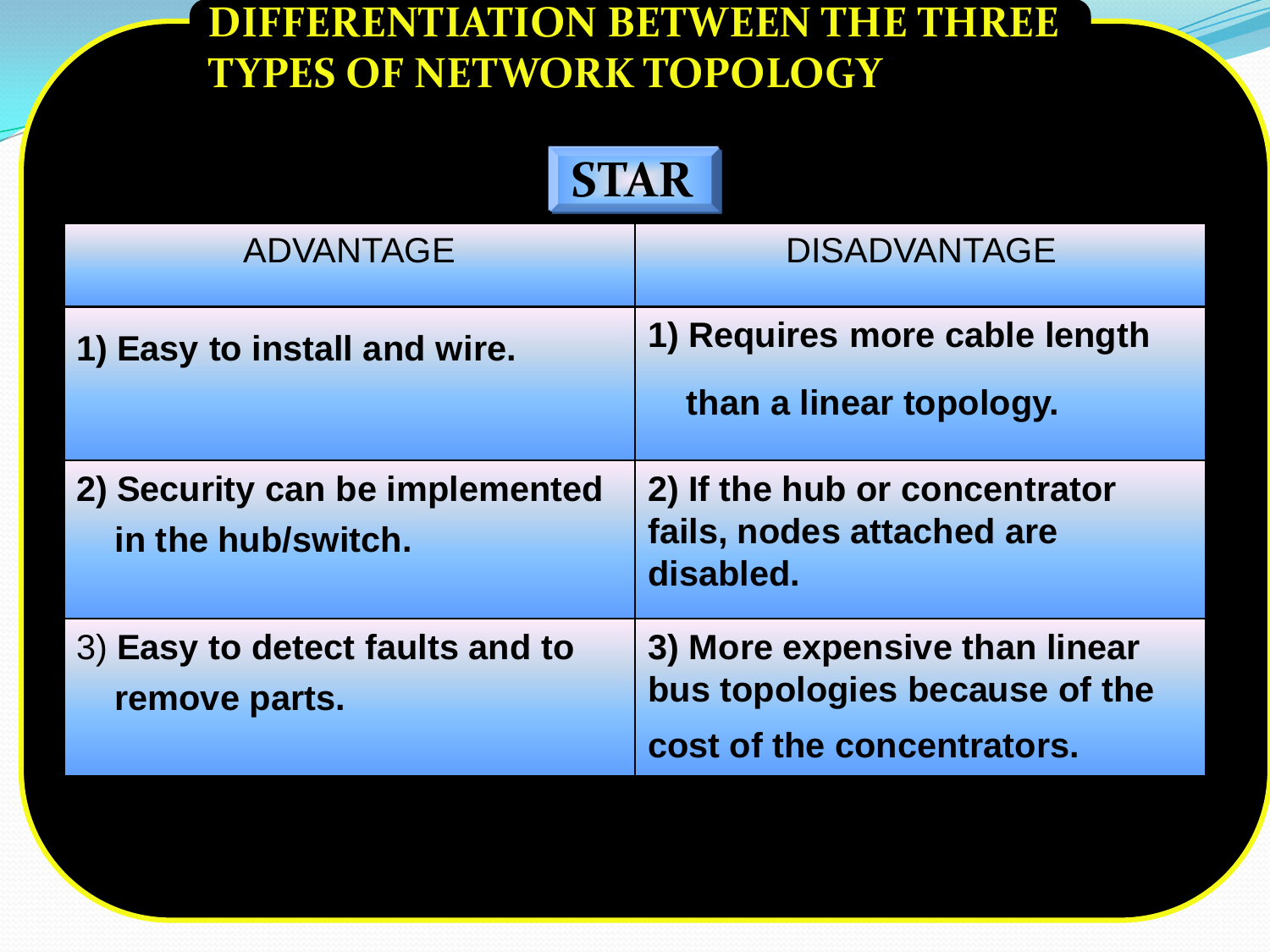## Tree topology

- Combines characteristics of linear bus and star topologies
- Majority of nodes connect to a secondary hub that in turn is connected to central hub
- ADVANTAGES: Distance to which a signal can travel increases, easy expansion
- DISADVANTAGES: backbone breaks , entire segment down , difficult to configure

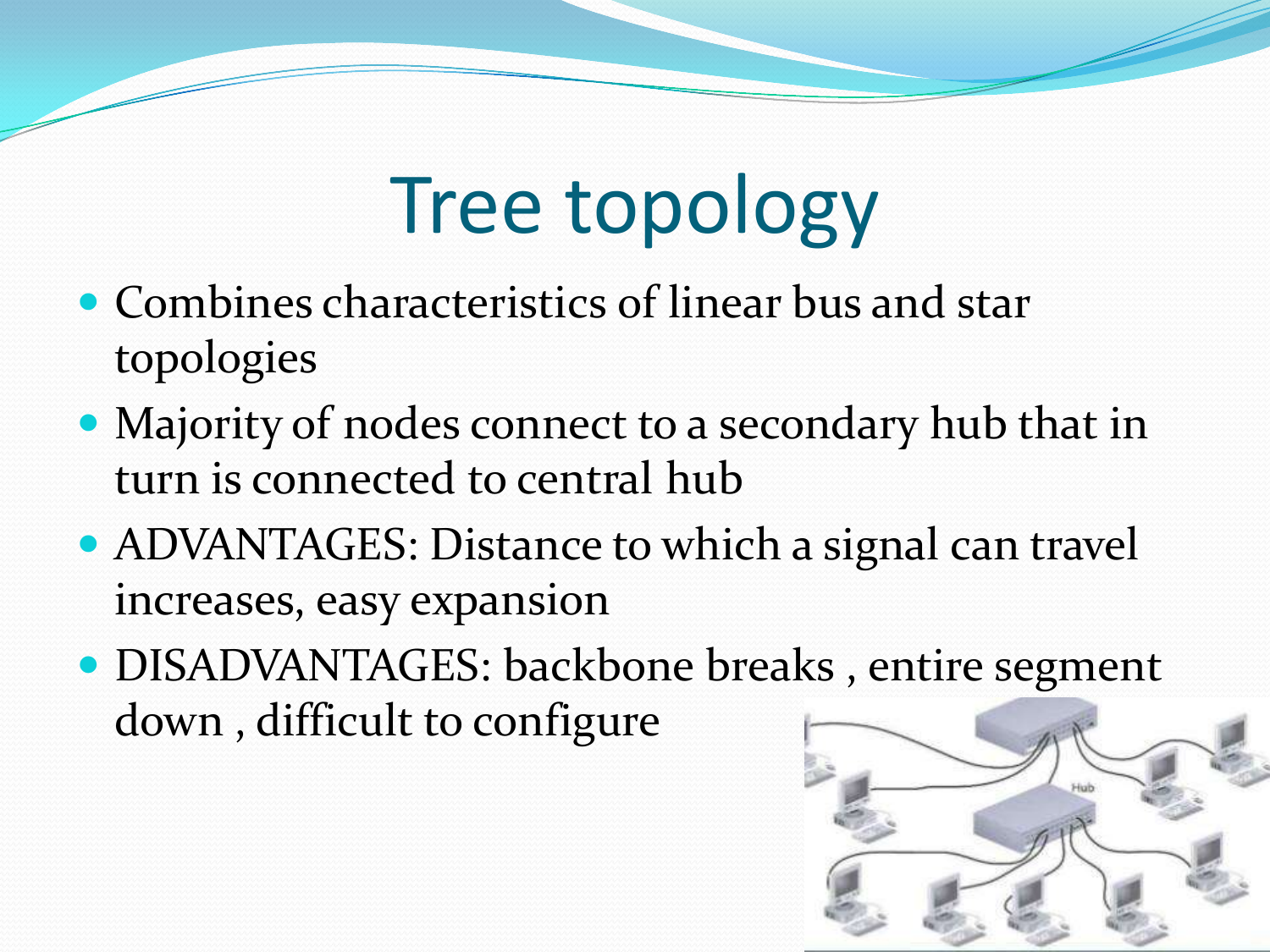## mesh topology

- Every node has a dedicated point to point link to every other node.
- Message sent on a mesh can take several possible paths from source to destination
- A fully connected mesh network has  $n(n-1)/2$  physical links to link n devices
- ADVANTAGES: eliminates network congestion, one link becomes unusable it does not disable entire system
- DISADVANTAGES: cabling, hardware expensive

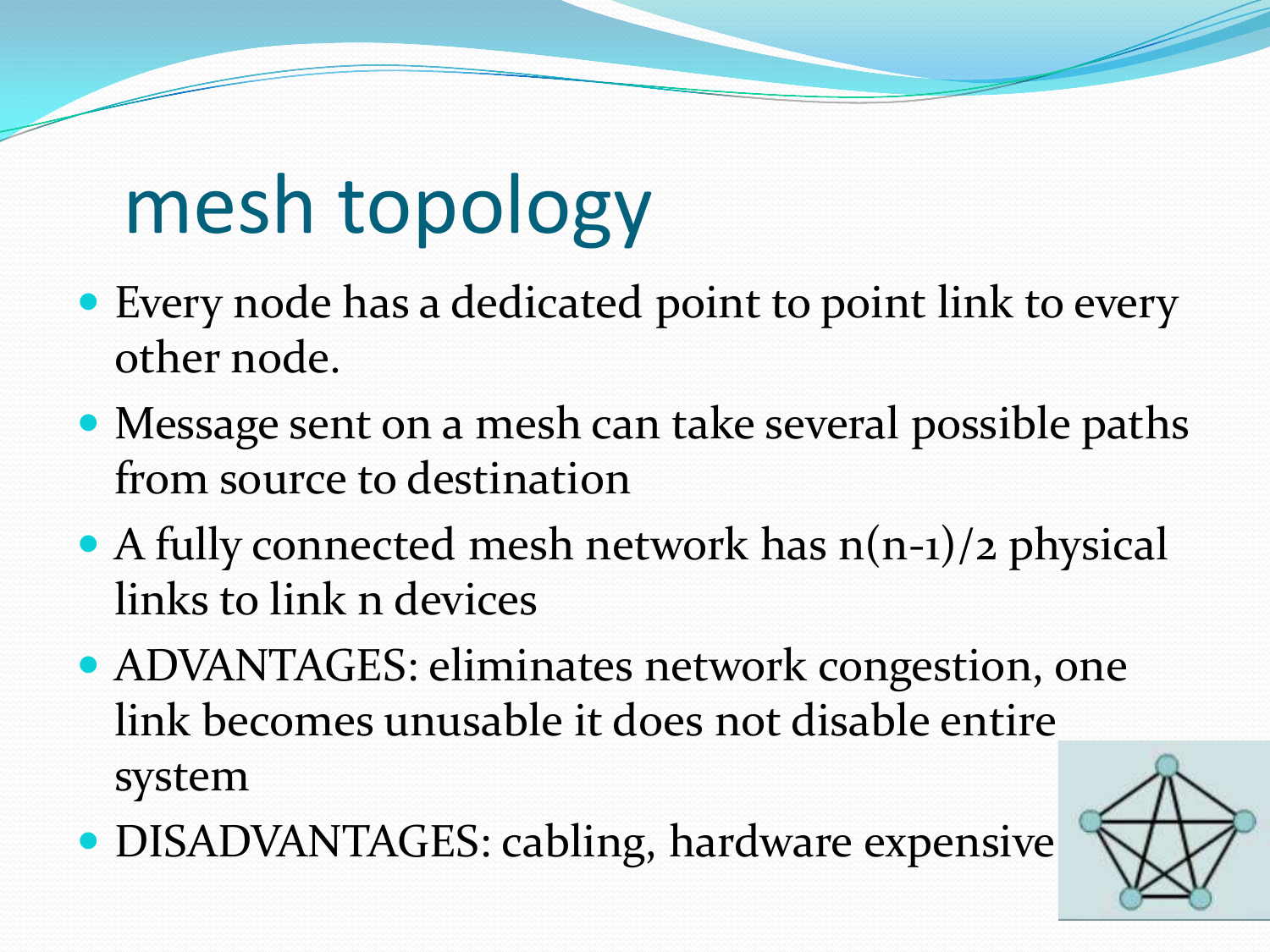### Network devices

Interconnect individual computers and ensure they communicate efficiently

- 1. Network interface card
- 2. Repeater
- 3. Hub
- 4. Bridge
- 5. Switch
- 6. Router
- 7. Gateway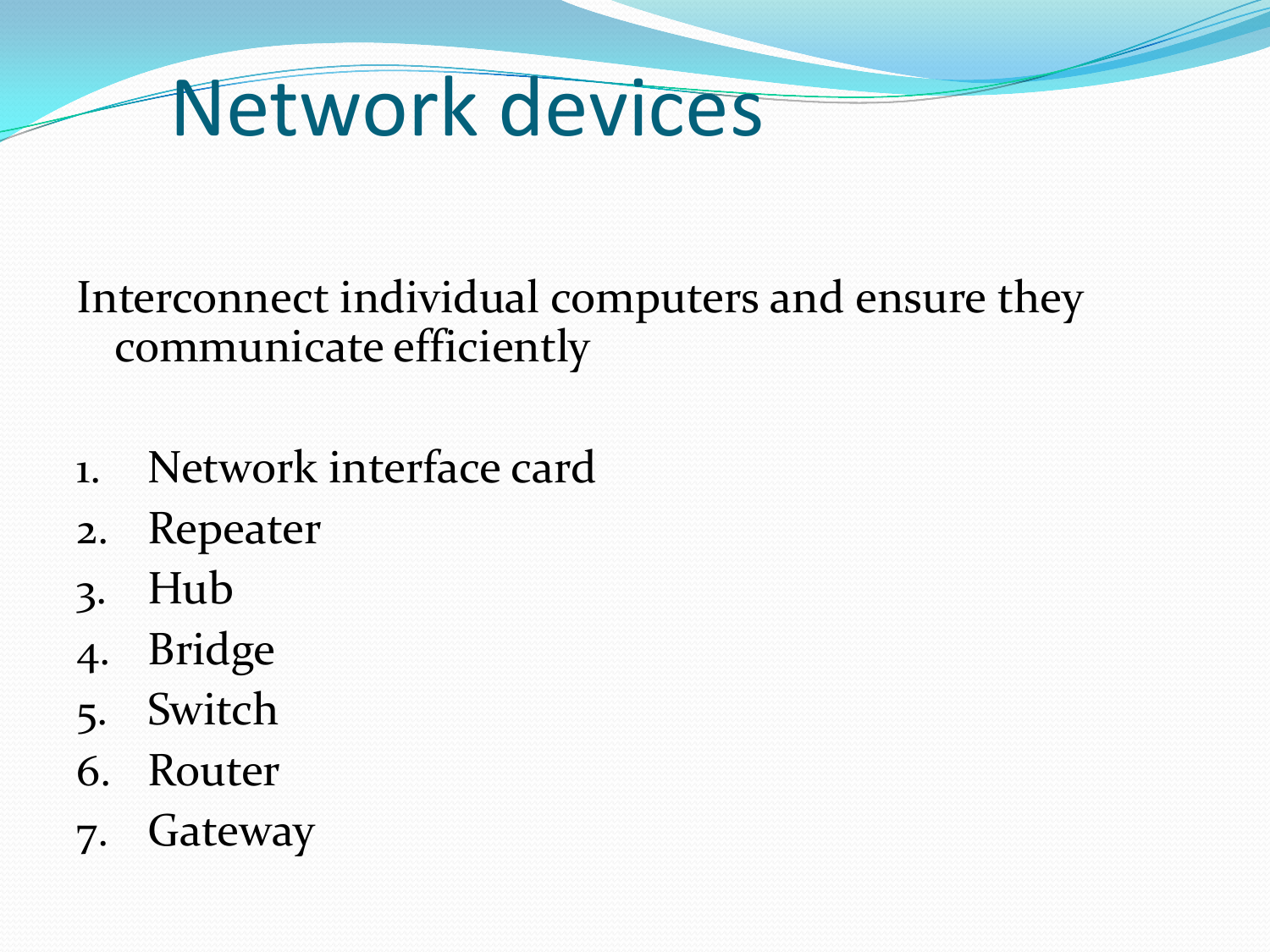## Network devices

- 1. Network interface card
- 2. Repeater
- 3. Hub
- 4. Bridge
- 5. Switch
- 6. Router
- 7. Gateway

 First contact between a machine & network

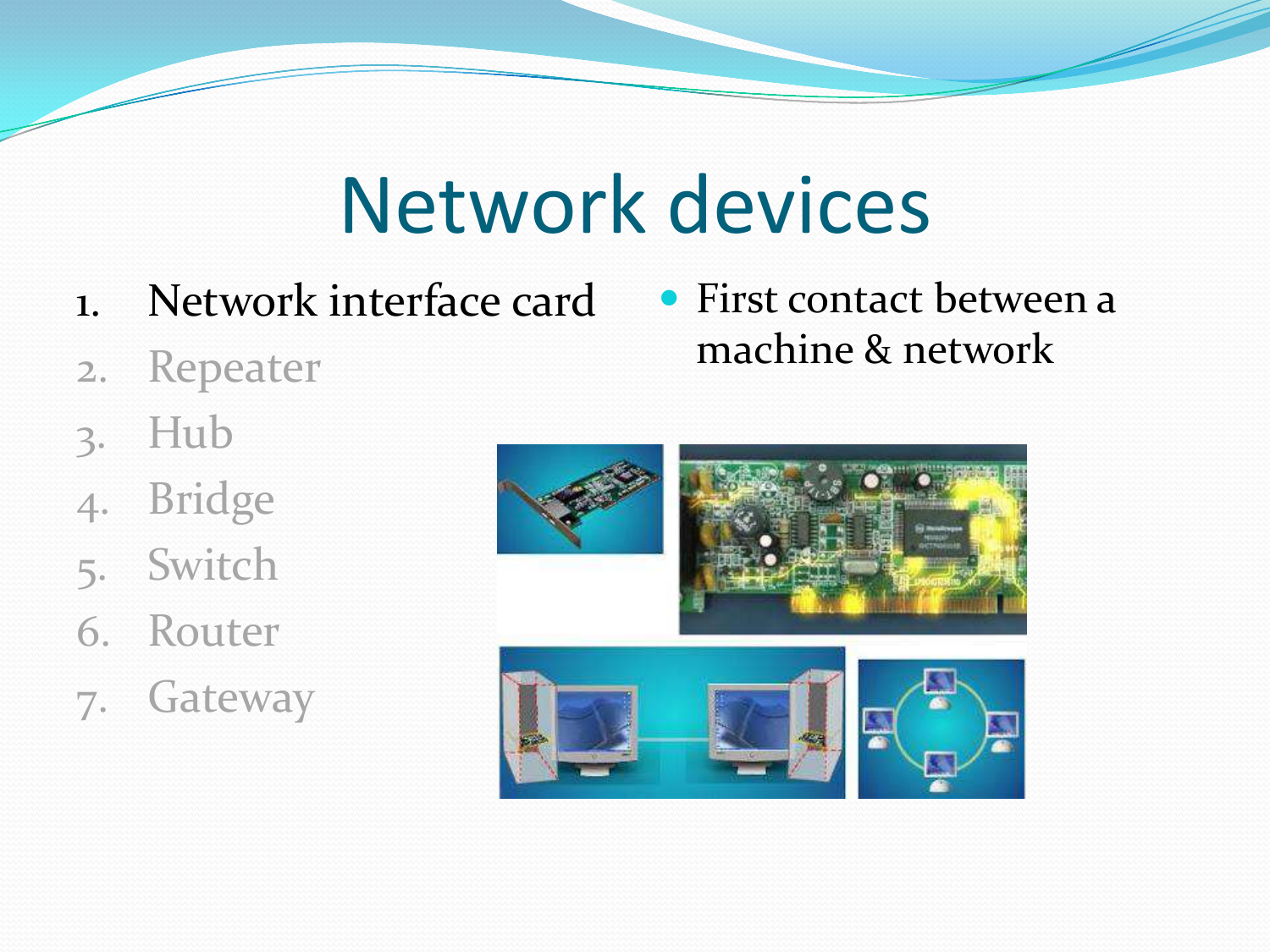# Network devices



- 1. Network interface card
- 2. Repeater
- 3. Hub
- 4. Bridge
- 5. Switch
- 6. Router
- 7. Gateway
- Signals that carry information within a network can travel a fixed distance before attenuation endangers the integrity of the data
- Repeater installed on the link receives signal, regenerates it & sends refreshed copy
- Used to regenerate signal when it exceeds specification limits
- LAN using a star topology with twisted pair cable..limit 100 metres..when exceeds repeater used.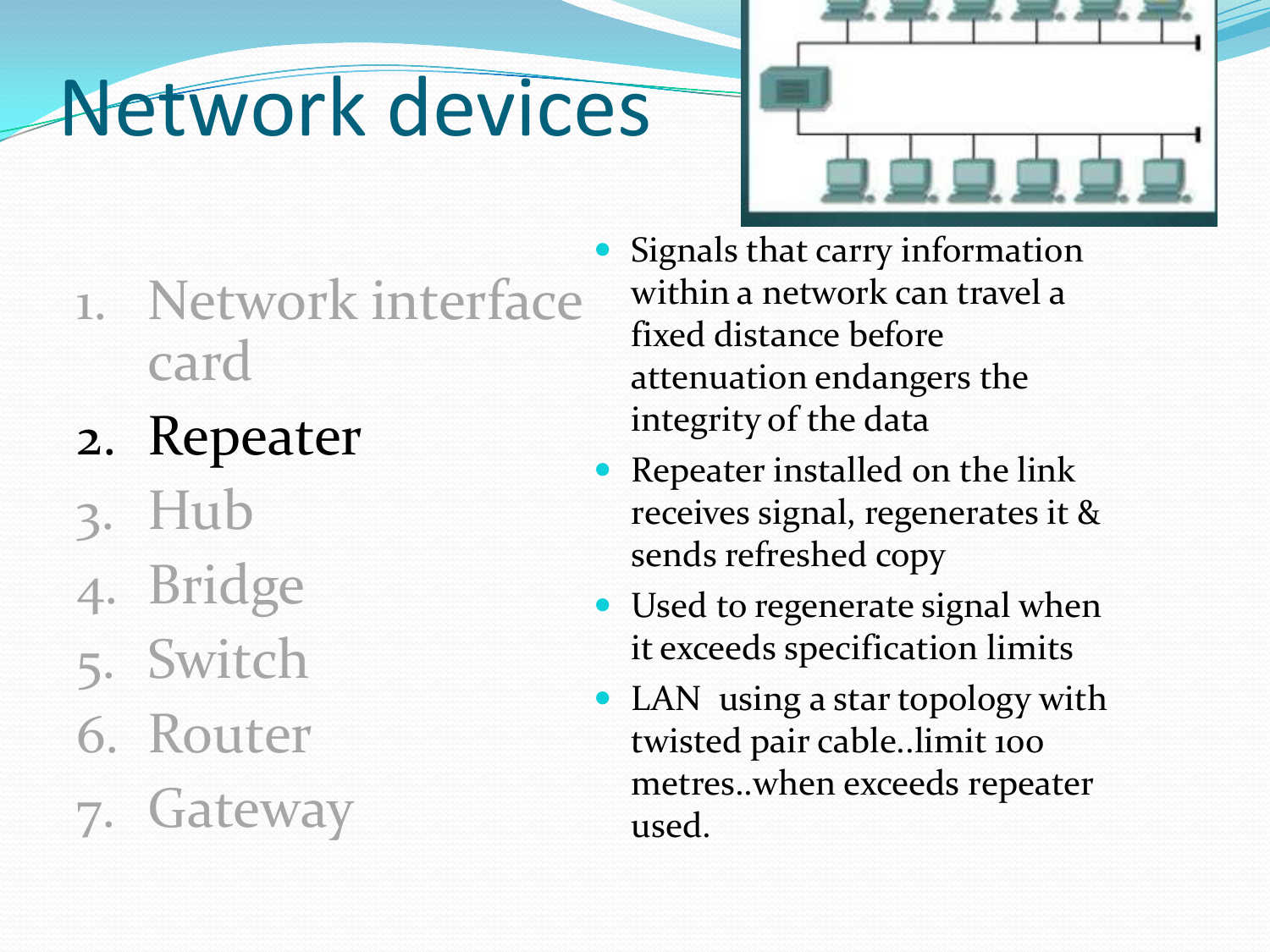# network devices

- 1. Network interface card individual devices on a
- 2. Repeater
- 3. Hub
- 4. Bridge
- 5. Switch
- 6. Router
- 7. Gateway

• Small box that connects network so that they can communicate

- 4 to 400 ports
- When signal received on one port it is regenerated to all other ports.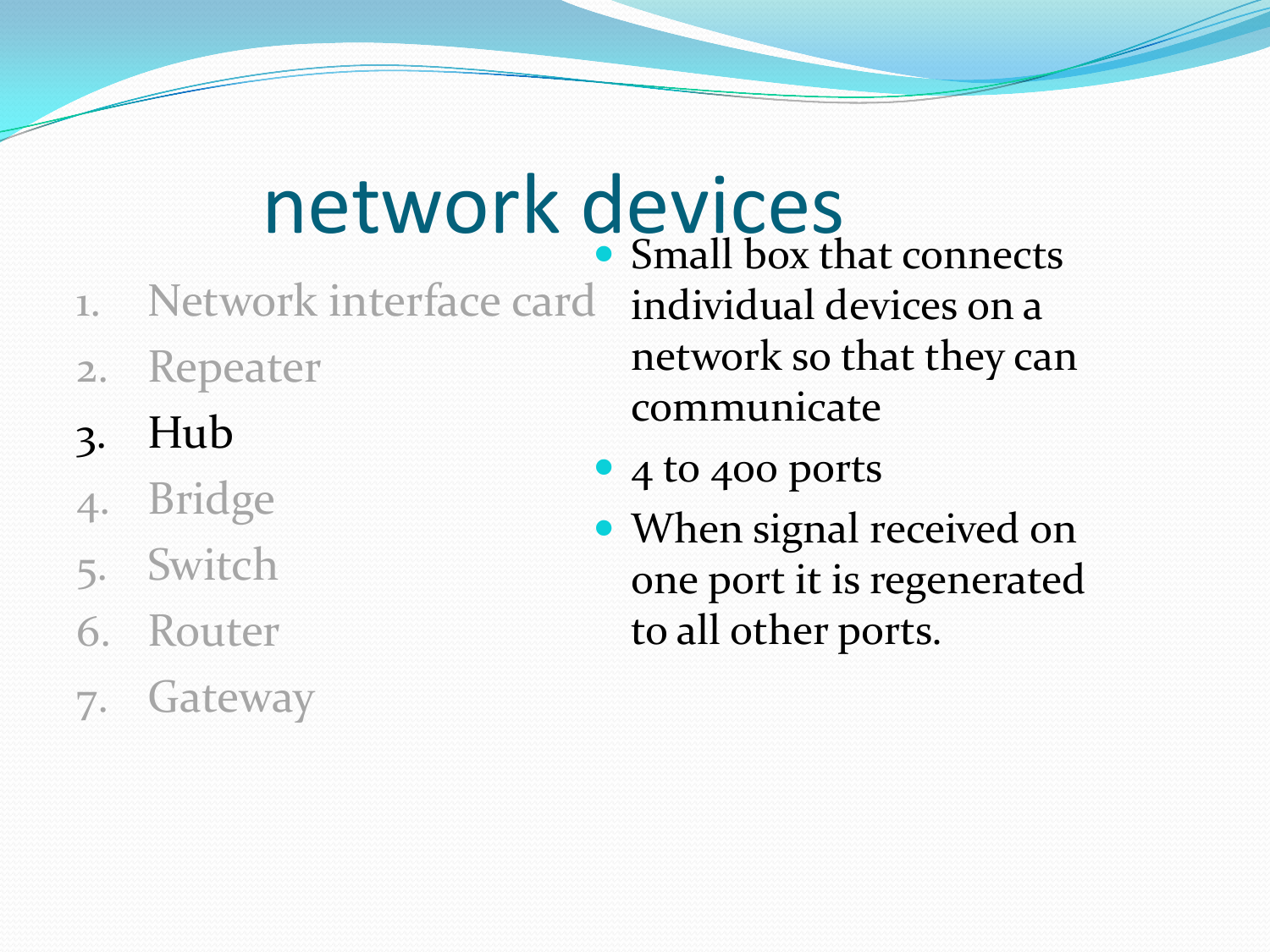# network devices



- Network interface card
- 2. Repeater
- 3. Hub
- 4. Bridge
- 5. Switch
- 6. Router
- 7. Gateway
- Device that allows division of a large network into 2 smaller , more efficient networks
- Used to connect different type of topologies
- Same protocol networks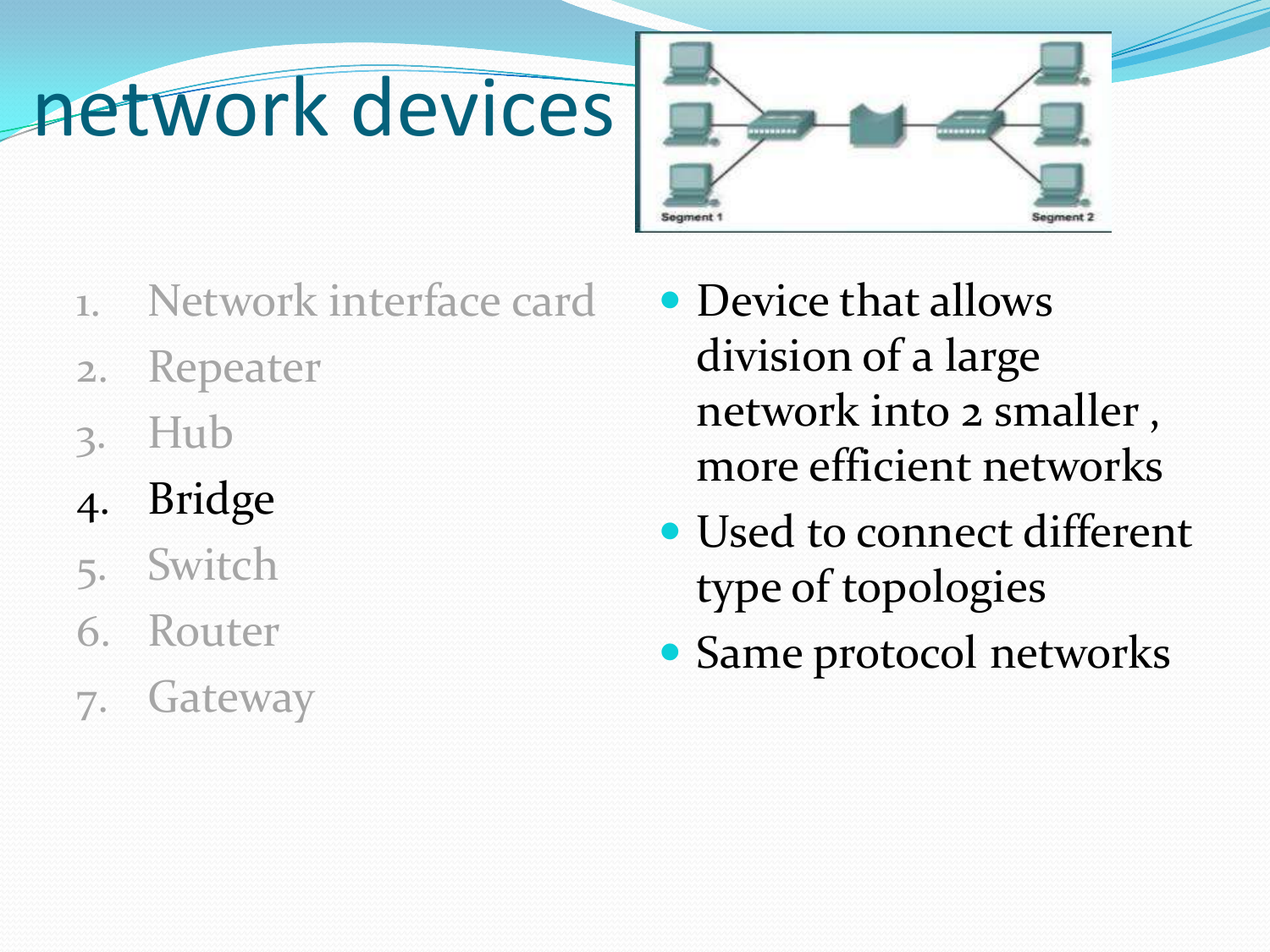#### network devices Multi port bridge

- 1. Network interface card
- 2. Repeater
- 3. Hub
- 4. Bridge
- 5. Switch
- 6. Router
- 7. Gateway

 Capable of inspecting data packets as they are received , determining source & destination device of that packet & forward it.

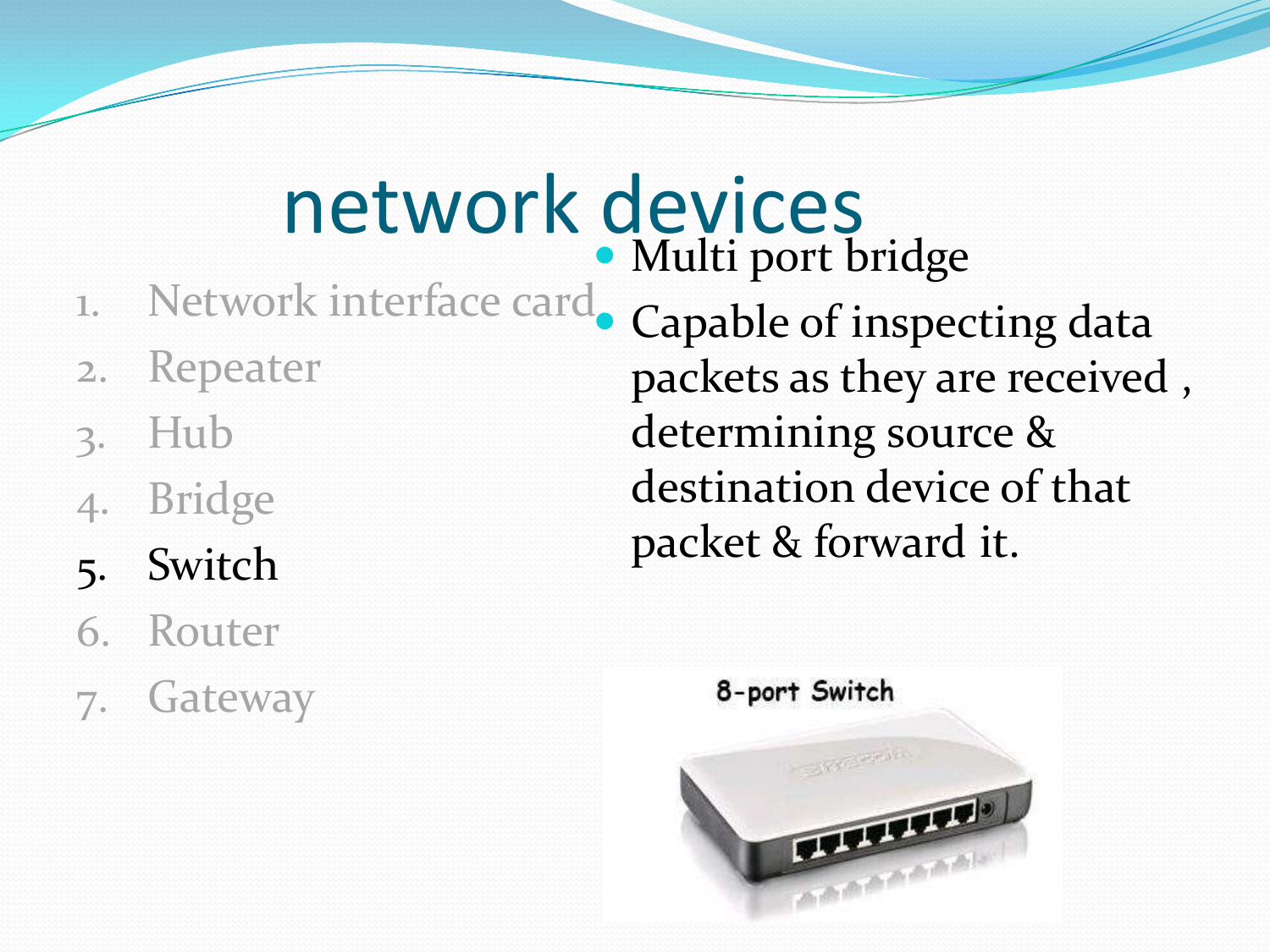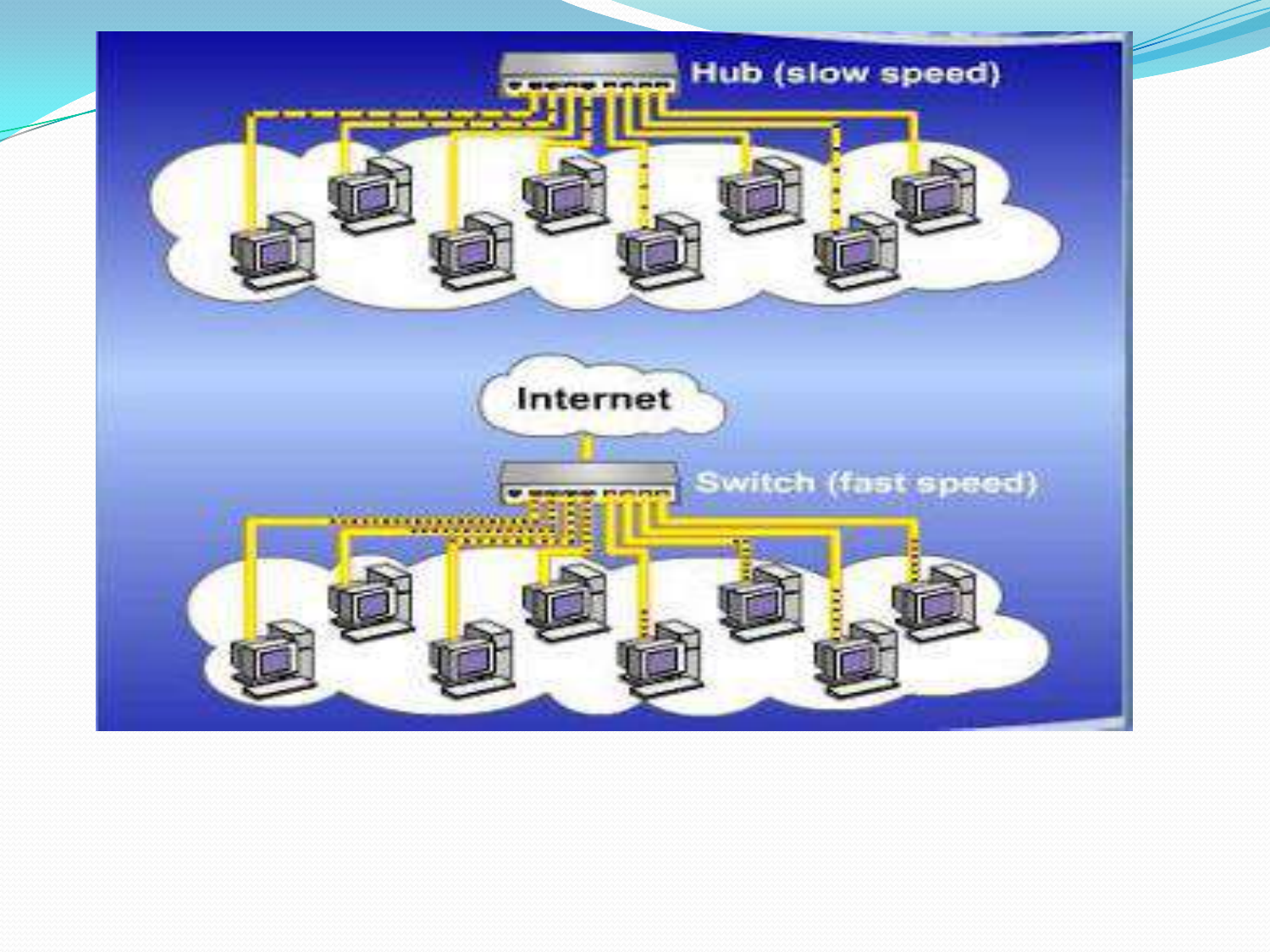#### network devices • Aim is to trace the best

travel.

- 1. Network interface card route for information to
- 2. Repeater
- 3. Hub
- 4. Bridge
- 5. Switch
- 6. Router
- 7. Gateway

• They can listen to the entire network to determine which sections are the busiestthey can redirect data around until they clear up